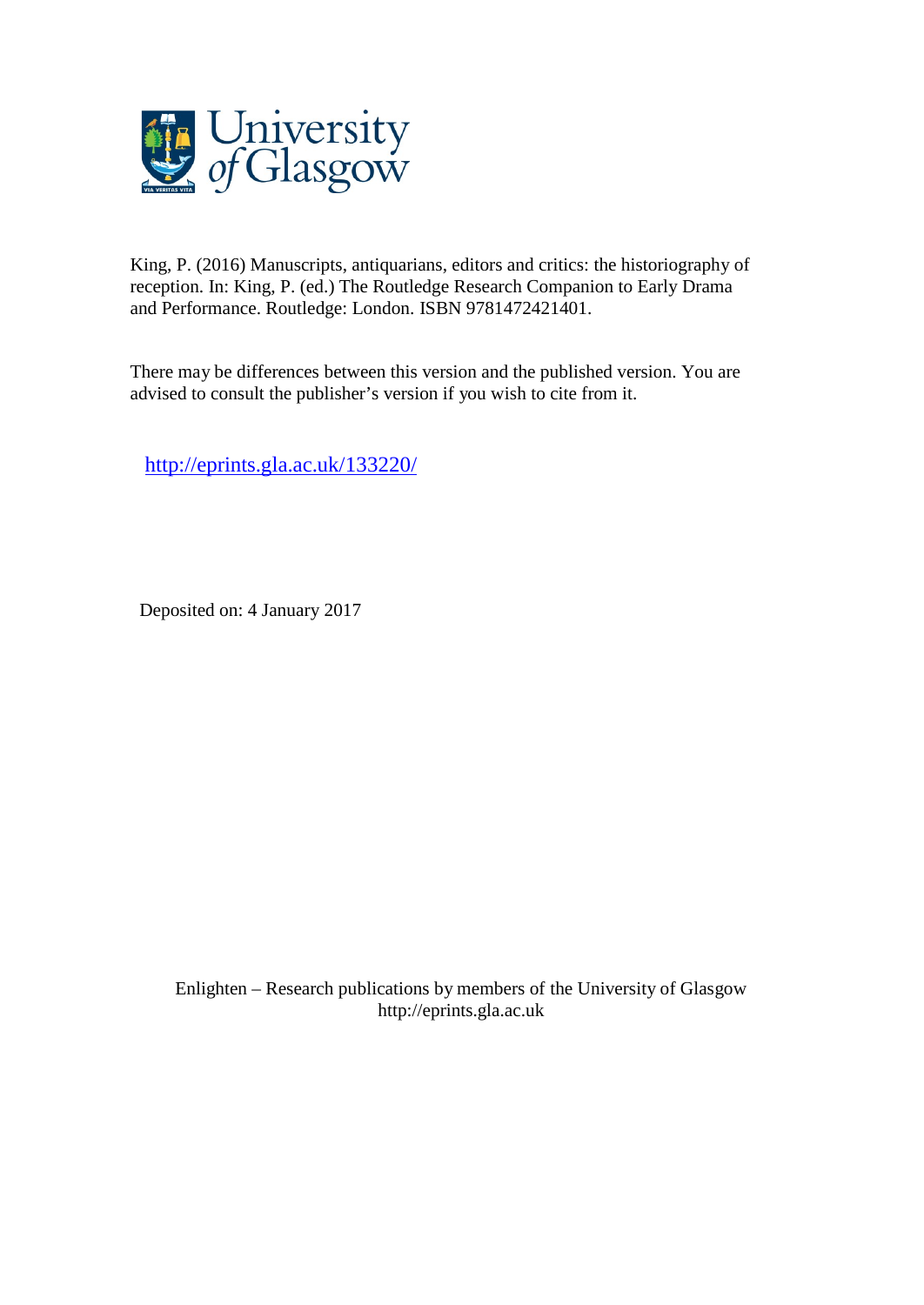### **Section 4: The Long Middle Ages**

## **Chapter 16**

1

# **Manuscripts, antiquarians, editors and critics: the historiography of reception.[1](#page-1-0) Pamela King (University of Glasgow)**

The performances of early drama have come and gone. The sights, sounds, smells and other sensory experiences of each particular audience cannot be recreated. Studying early theatre, in particular the plays performed before the rise of print culture and the professional playhouse, is therefore the study of oblique witnesses to a long gone ephemeral event – unique even when repetition of an earlier event was intended – that took place in real time. These witnesses form the enduring substance that surrounds the essential void that is the thing itself. As the other essays in this volume demonstrate, those witnesses, and the fruitful scholarship they engender, are various, including eye-witness accounts, itemised accounts of the other kinds recording the expenditure and income relating to the performance, as well as regulatory materials in which various authorities asserted control over what was performed. In the case of drama, that is performance which included spoken text, the script of what characters should or did speak has traditionally been privileged to the point at which it has tended to be discussed synonymously with "the play". There is, of course, a now wellestablished caution in scholarship that makes scrupulous distinction between the text and the play itself, and yet proficient editions still lead students to accept unquestioningly that texts of very dubious provenance represent what was played in this or that place for a hundred and fifty years or more. The present essay will explore the status of a number of our surviving

<span id="page-1-0"></span><sup>&</sup>lt;sup>1</sup> As editor of this volume I am extremely grateful to Gail MacMurray Gibson for generously reading, commenting on, and correcting my own contribution. Any remaining errors are my own responsibility.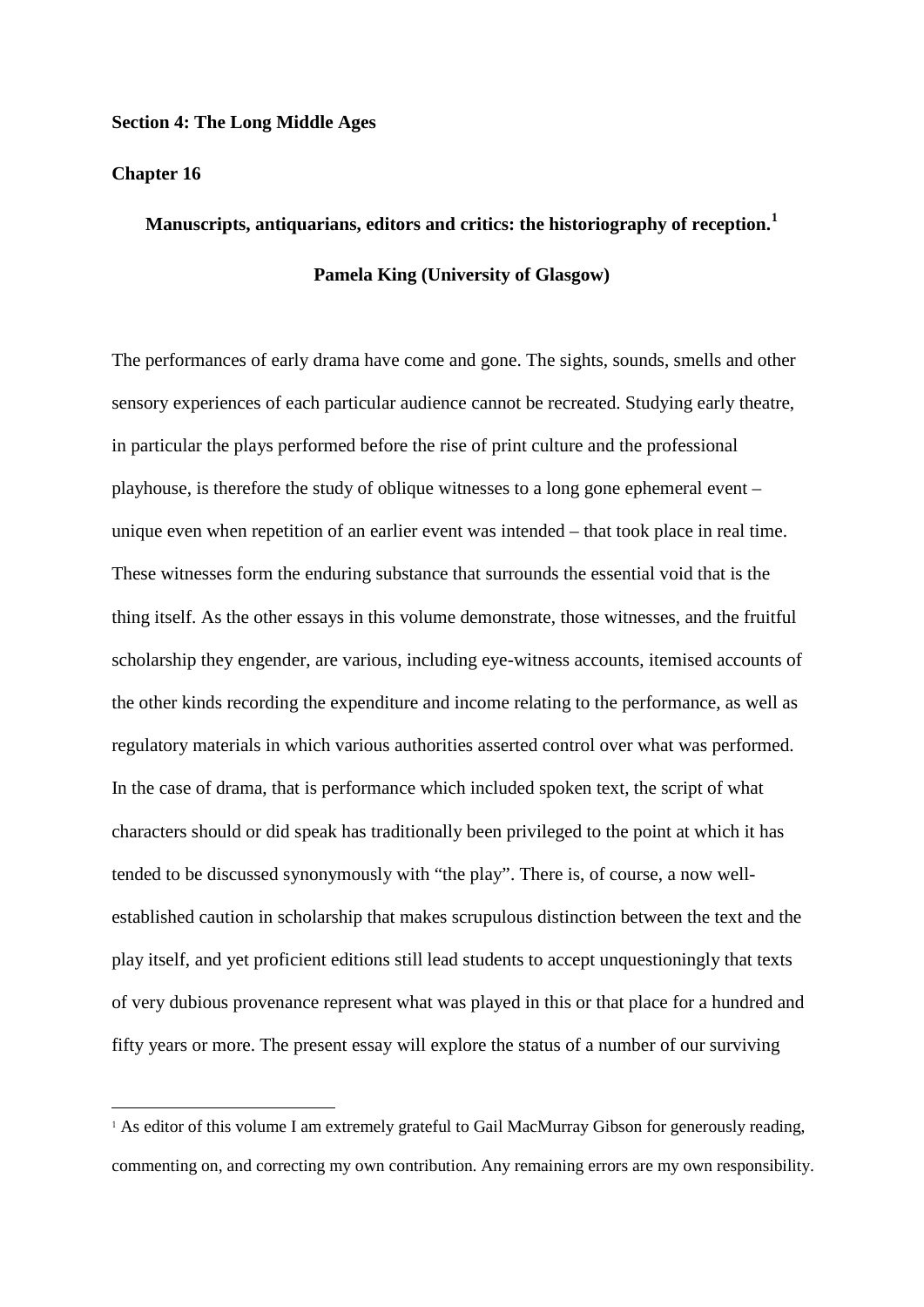texts of medieval plays, concentrating on the English biblical tradition.<sup>[2](#page-2-0)</sup> interlaced with a consideration of their reception in the intervening centuries from the earliest antiquarian collectors to modern critical scholarship, and with the merest nod towards theatrical adaptation and production. The essay thus aims to introduce the idea that throughout their history these texts have been received in ways that are necessarily understood within the grand narratives current at the time, with the implicit caveat that our own time is no exception. What set out to be a survey of codicological and antiquarian research, and the opportunities that remain within the field, becomes rather an exploration into the historiography of early drama studies, or how generations of blind men – and women – have felt, and understood, the elephant.

## **Playbooks**

 $\overline{\phantom{a}}$ 

Who has been involved in the performance of any play and not had their heavily annotated script or prompt copy fall apart at the seams by the end of the performance run? We are fortunate indeed to have E. Martin Browne's prompt copy of the revival of the York mystery plays for the 1951 Festival of Britain, complete with director's annotations including the final injunction at the end of Doomsday to "Kepe Christ in Heaven".<sup>[3](#page-2-1)</sup> How much more miraculous is it that we have any original working scripts from the period in which the plays were performed in the first place, yet there are a few that bear physical signs of having been used

<span id="page-2-1"></span><span id="page-2-0"></span><sup>2</sup> Necessarily the primary material studied in this essay coincides to some extent with that covered in Alexandra Johnston"s essay on biblical plays, but the very different approaches in the two essays are designed to offer complementarity in terms of modelling the practices of research, rather than overlap. <sup>3</sup> Browne's own prompt copy is in the E. Martin Browne archive held by *Medieval English Theatre* in the English Department at the University of Lancaster.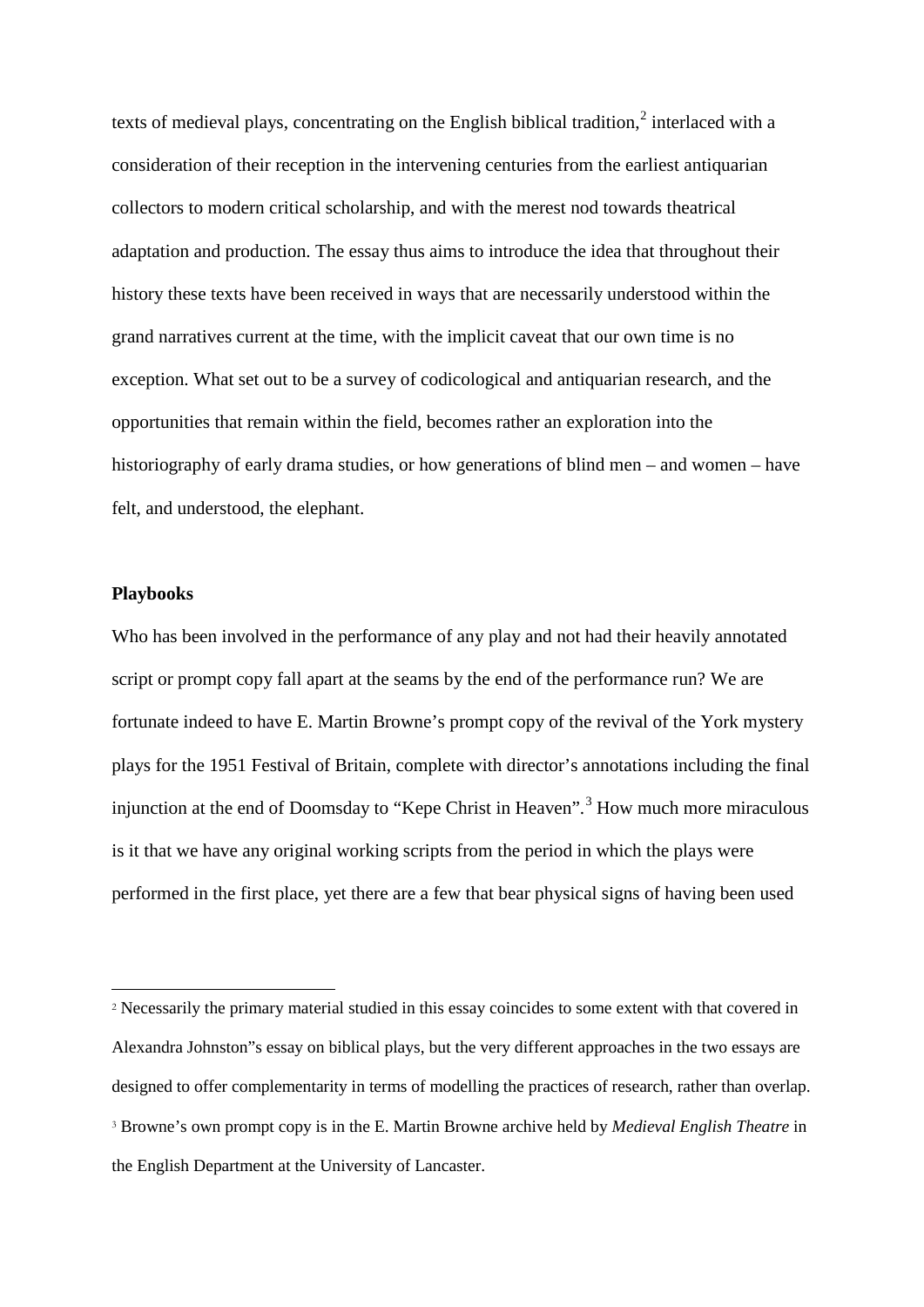in actual performance. These are our only true "scripts". Three well- known examples illustrate their physical characteristics.

The York Scriveners' pageant of the Incredulity of Thomas is the only independentlysurviving working text from the York cycle. The pageant draws on the story of Christ's appearance to the apostles following the Resurrection as told in John 20: 24-29, embellished with the liturgy of the *Peregrinus*. It survives in the Sykes MS in York City Archives and was described in detail by A.C. Cawley in 1952 (45–80). Cawley includes an exhaustive analysis of the variants between this version of the pageant and that in the Register, the surviving text of the near-complete cycle which will be discussed below. He accepts N. R. Ker's dating of the manuscript on palaeographical evidence to the second quarter of the sixteenth century (45n2), post-dating the York Register by half a century or more. Moreover, his detailed analysis demonstrates that the text in the playbook is neither the original from which the Register version was copied, not does it seem to be a later copy taken from the Register, as each has a number of better, as in more comprehensible, readings than the other. It seems altogether likely, therefore, that this text was written exclusively for guild ownership, probably as a prompt copy. It is written on four vellum leaves in a single quire, 24.5 cms by 16.25 cms, and has a protective wrap-around vellum cover. It shows signs of having been folded vertically down the centre for some time, as if to fit in a pocket, and inside the front cover are scribblings, including the names "Thomas" and "Edward Beckwith". The base text is written in a single hand, but there are cancellations and insertions in other hands, speaking of a play text modified from one production to another to fit the exigencies of performance circumstances and resources. The speeches are separated by rules, making cue-lines immediately visually apparent, and speakers' names are in the right hand margin as is customary in the period. There are no stage directions nor any other theatrical apparatus.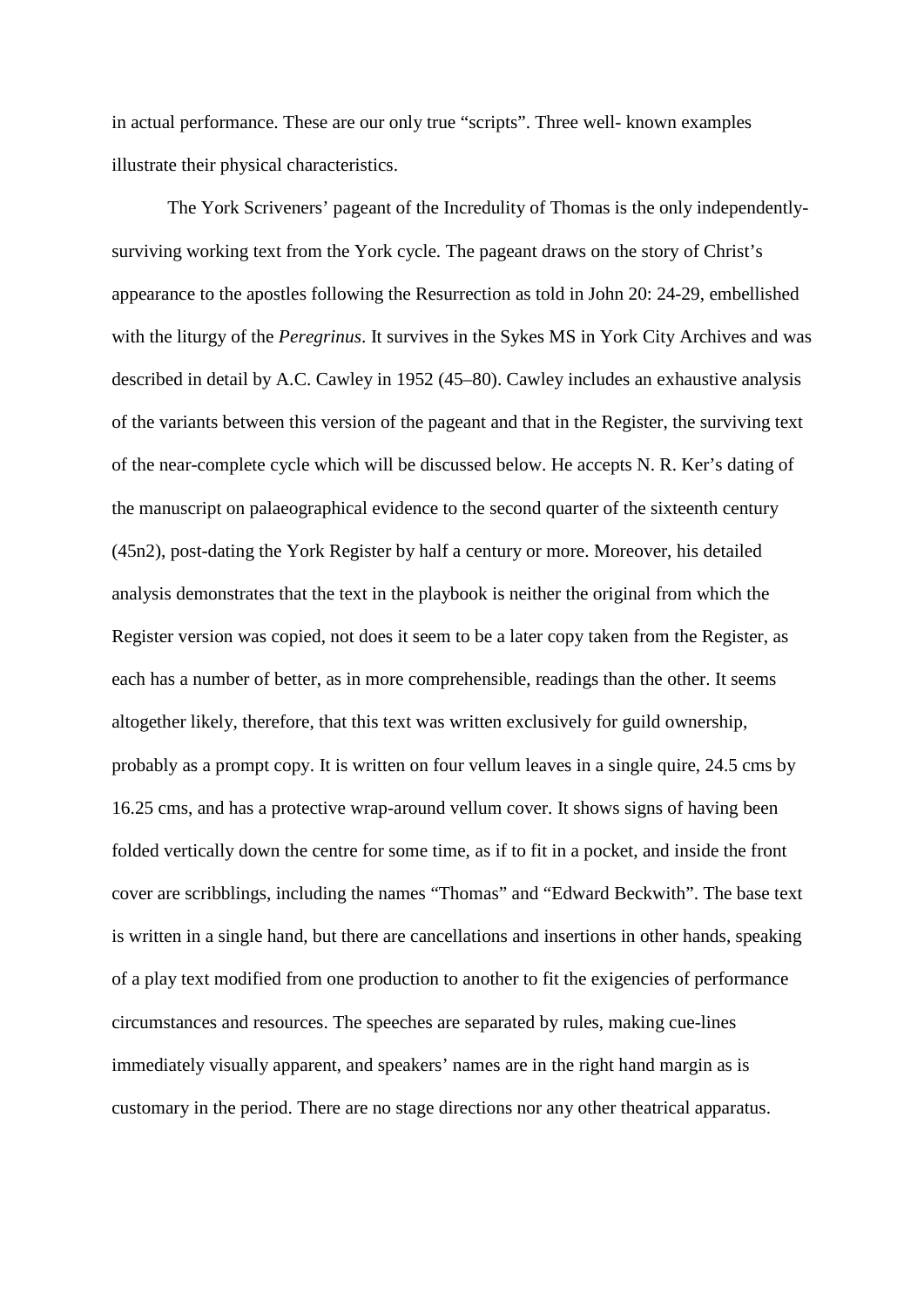The manuscript disappointed its twentieth-century editor by not being a better piece of work given that it was the property of scriveners (Cawley 46), but workaday quality notwithstanding it serves as a particularly pointed illustration of the longevity of performance in York alongside the tenacity of the occupation of scrivening well after the advent of the printing press. Moreover, just as the manuscript of the York Register survived not through preservation by recusants but in the hands of the Cromwellian Fairfax family in whom the impulse for conservation modified reformist zeal, this little playbook seems to have been associated early in its history with the firmly Protestant Beckwith family. Sir Leonard Beckwith was a member of the King's Council in the North in 1546, and was granted the lands formerly belonging to Holy Trinity Priory which had a long association with the plays. As late as 1843 this playbook was believed to be the only surviving text from the whole York Cycle, as the Register was still in private hands and largely unknown.

The situation where manuscripts of the Chester plays are concerned is complicated, as all five versions of the complete text post-date the last production of the plays as we shall see, and are all related to a now lost "regynall", or original. There are, however, in addition, two survivals from the time during which the plays were actually performed. First there is a fragment, in very poor condition, of the Resurrection, in Manchester Central Library MS 822, possibly dating from the fifteenth century. More informative, however, is National Library of Wales MS Peniarth 399 a copy of the whole of the penultimate pageant in the cycle, Antichrist, a subject unique to Chester. W.W. Greg (1935) described the text as having a wrap-around vellum cover, although it is now bound in brown leather. The ten parchment folios containing the text of the play measure c. 28 by c. 17.5 cm, and are bracketed between eleven paper folios at the front and ten at the back. Like the York Scriveners manuscript, the play text also shows signs of having been folded down the middle, and all speech headings (which are centred), stage directions, and other headings are underlined in red. Such is the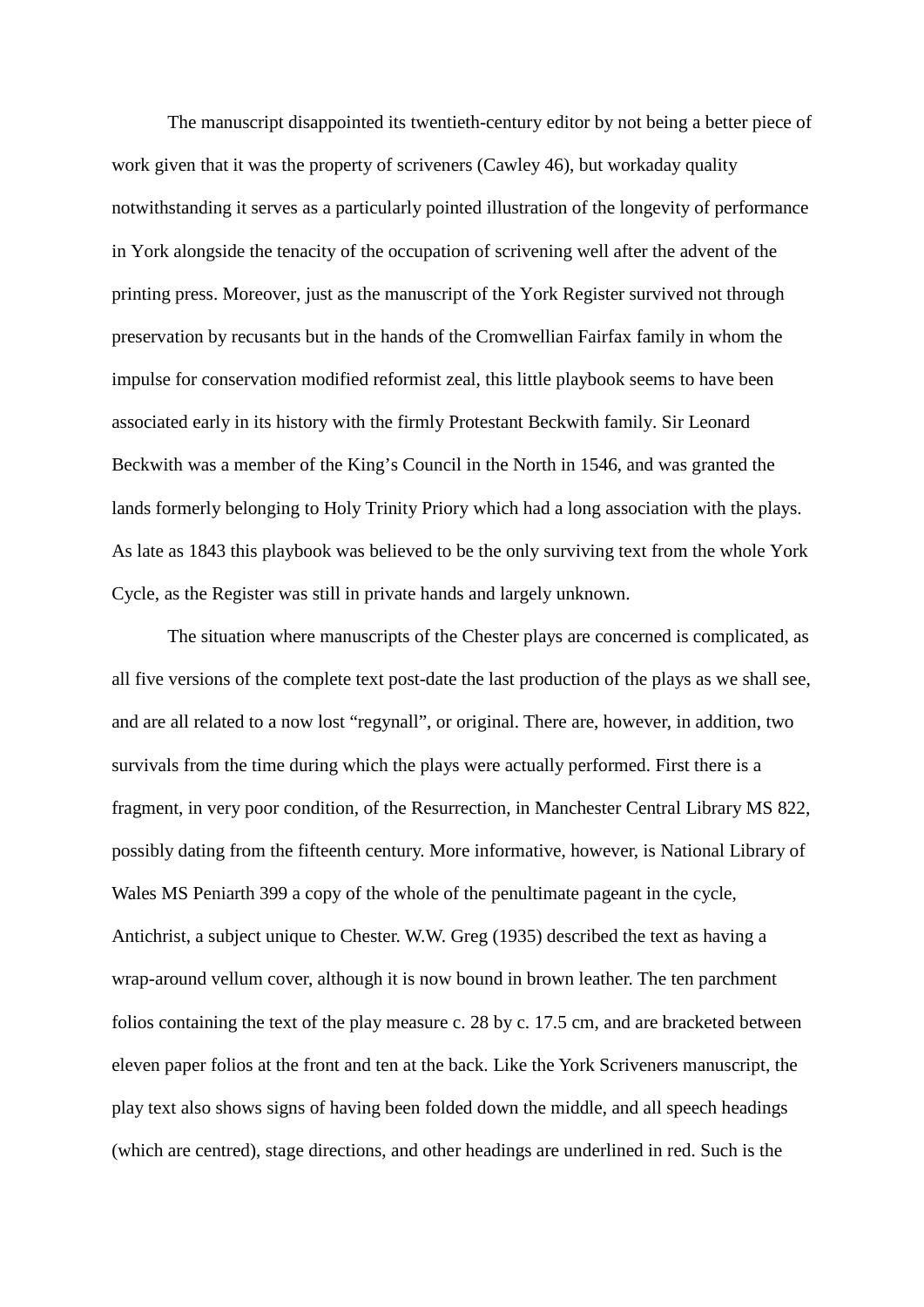overlay of later interference to the text, that it is now impossible to make any definitive statement about its original purpose, but, given its date and format, it is at least plausibly another guild copy that may have been used in production.

The Coventry playbook presents us with a slightly different case (King and Davidson 20–26). The texts of only two pageants survive from what was clearly another ambitious civic cycle, though different again from York's or Chester's in the detail of its organisation. The Shearmen and Taylors' story of the Nativity survives in only an antiquarian transcript, which we shall meet later, but for the Weavers' pageant of the Purification of the Virgin and Christ's Debate with the Doctors in the Temple we have not only the guild's playbook, but records of the commissioning of that playbook, and two surviving leaves from an earlier, fifteenth-century, version of the same pageant. The text is full of alterations and additions, some made by the redactor as he wrote, others clearly part of the production process, Various people have written or scribbled on the book, with a particular concentration of casual marginalia on the flyleaves. These were originally pastedowns and, being sheets torn from a now rare incunable, the *Expositio hymnorum*, printed by Pinson in 1498 (King and Davidson 26), are of codicological interest in their own right. The name Pixley occurs in the marginal jottings; the guild accounts relating to the play in the later sixteenth century include a number of members of the Pixley family, and Alan Pixley, Harry Pixley, and William Pixley were all masters of the guild through the middle of the sixteenth century. But we also have record of the man who wrote the playbook from the colophon:

Tys matter nevly translate be Robert Croo/ In the yere of owre lord god  $M^1vCxxxiiij^{te}$  / then beyng meyre Mastur palmar beddar/ and Rychard smythe an ... Pyxley/ masturs of the weywars thys boke yendide/ the seycond dey of ma*r*che in yere above seyde.

Robert Croo (Crow) in fact wrote both the Shearmen and Tailors' and Weavers' playbooks in 1535. Then, in 1557 the Drapers paid him 20s. for the new playbook for their Doomsday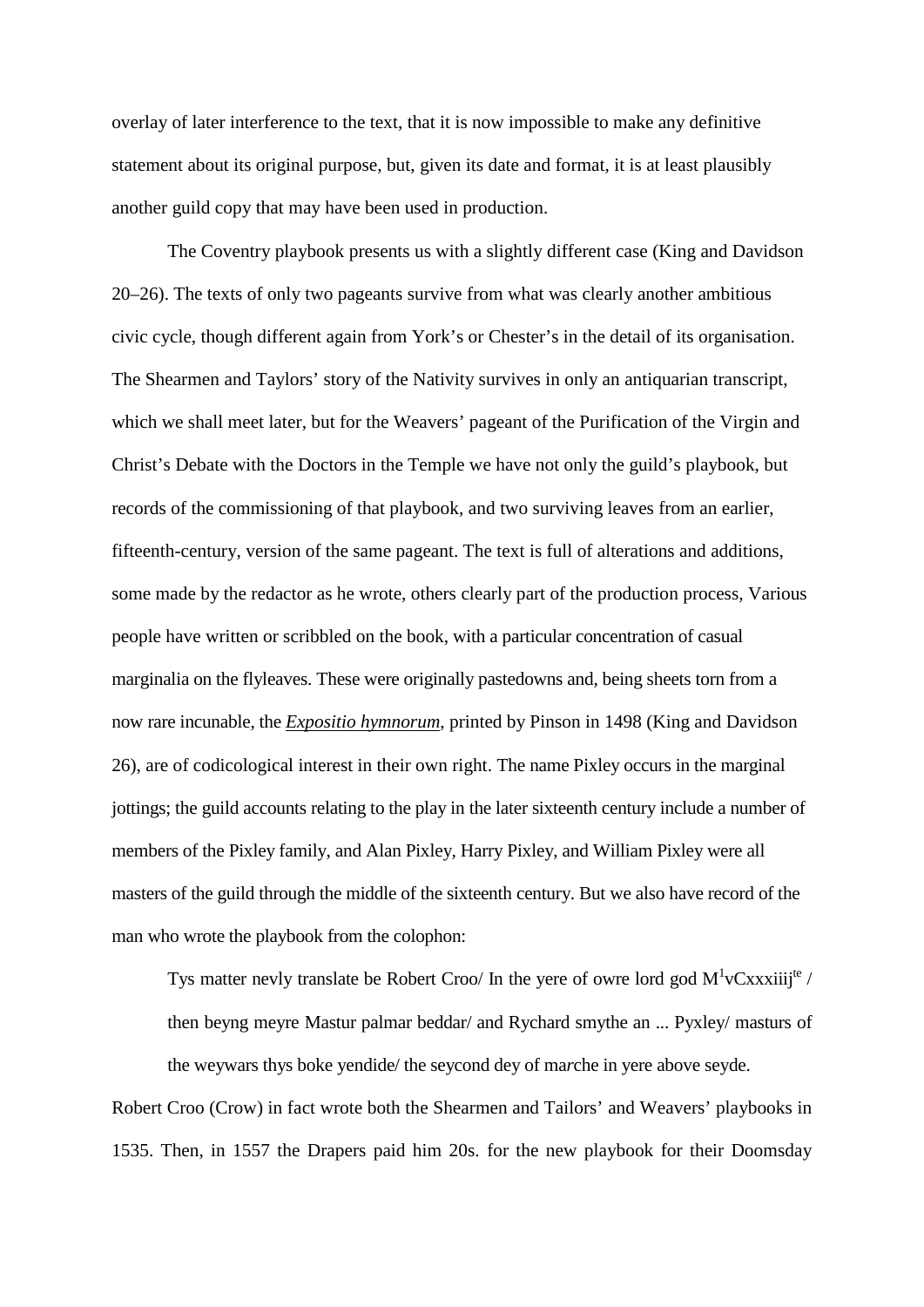pageant, and six years later he was paid by the Smiths for two leaves for their pageant which covered the Passion sequence. He is also recorded as playing God for the Drapers in 1562 and 1566, making the worlds that they burned in 1556, 1561, 1563, and 1566, and making a hat for the Pharisee in 1562. In 1556 he also made the two giants for the Drapers' midsummer show. The playbook also has the texts of two songs appended at the back in different hands from the main text, reminding us that music was an integral part of this type of theatre, though evidently farmed out to specialists such as the city waits.

The two leaves from the previous version of the Coventry Weavers' pageant are written on paper and, in their present condition show signs of having been used to wipe a pen nib. The paper is of the kind made from rags, and highly absorbent, so it seems at least possible that Crow had them beside him as he wrote, and viewed the previous version as expendable waste-paper. Certainly the equivalent sections in his version of the play show coincidental evidence that the nib of his pen was causing problems at the moment in question (King and Davidson 24). Thus we have with the Coventry Weavers' material a rare glimpse into the actual process of production, ownership, and safe-keeping of play texts – the Weavers' playbook was probably kept for some years in the Pixley household, where it appears young Alan and Richard used it for writing practice – as well as the purely functional value accorded to such manuscripts. Their evident ephemerality, on a par with props and costumes, to be replaced and discarded as they wore out with use, makes the survival of any at all the more remarkable.

There are other manuscript fragments which show signs of having had direct physical relationship with performance comparable with the three considered above. While many of the "Non-cycle plays and fragments" published by Norman Davis are anthology pieces in manuscript miscellanies (Davis 1970; 1979), those that are free-standing, such as the Rickinghall Fragment, and the Durham Prologue, may have a history in performance; *Dux*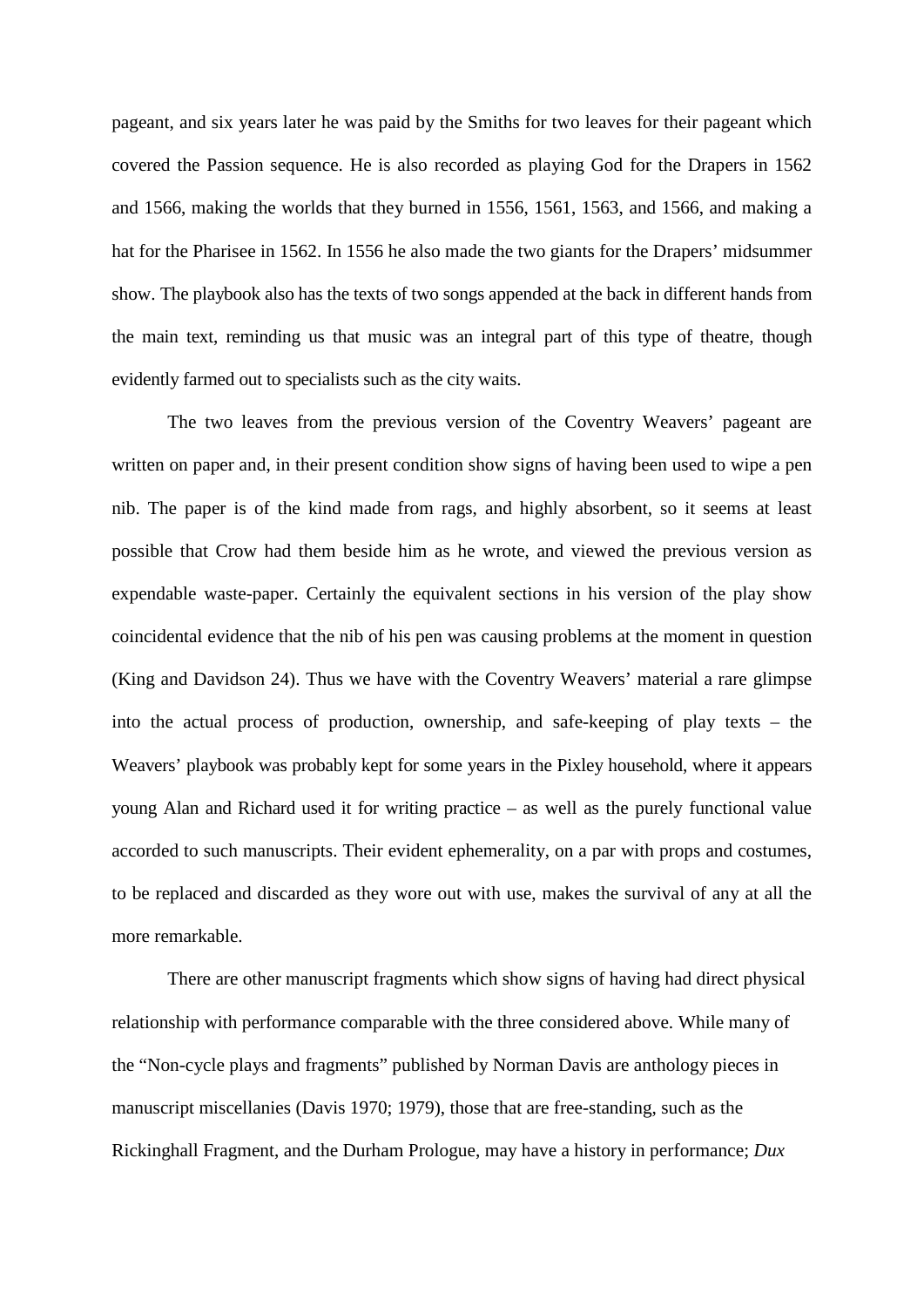*Moraud,* a small roll of parchment cut from the margin of an East Anglian assize roll and containing the speech of the character from which its name is taken, more securely shows every sign of being an actor's part (1979, 69). And, in the present volume, John Marshall (PAGE) discusses what is clearly the performance script of an early Robin Hood play, preserved on the dorse of a document in the Paston family collection. The reason for singling out the three playbooks discussed above, however, is so that they may be juxtaposed codicologically and in terms of their apparent status, function, and reception, with the betterknown surviving manuscripts of near-complete "mystery cycles". In the case of the first two, from York and Chester, versions of the same pageant survive in the larger collections, and in the case of Coventry we can see how before a catastrophic fire in the Birmingham Free Library, it was possible to reconstruct a rather different cycle on the basis of individual playbooks and guild records alone.

The modest and ephemeral nature of these exemplars stands in sharp contrast to the better-known comprehensive manuscripts, and their self-evident remove from actual performance. What they have in common is that the material in them is formally identifiable as drama from its *mise en page*, although the methods used both in the playbooks and the larger manuscripts to distinguish spoken material from non-spoken, such as speakers' names and stage directions, is itself borrowed from liturgical service books and the practice of rubrication. Once we get over the simplistic idea that page layout as dialogue implies performance script, however, we can consider the manuscripts formerly treated as synonymous with the "English mystery plays" (Woolf) according to different criteria. They are marked out by their original contexts: the York Register, containing forty-seven pageants, is a document of civic control, and the rest (N-Town, Chester, and Towneley) are antiquarian exercises of more or less opaque motive. The history of their physical generation and preservation points to their singular status in manuscript culture. The very fact that many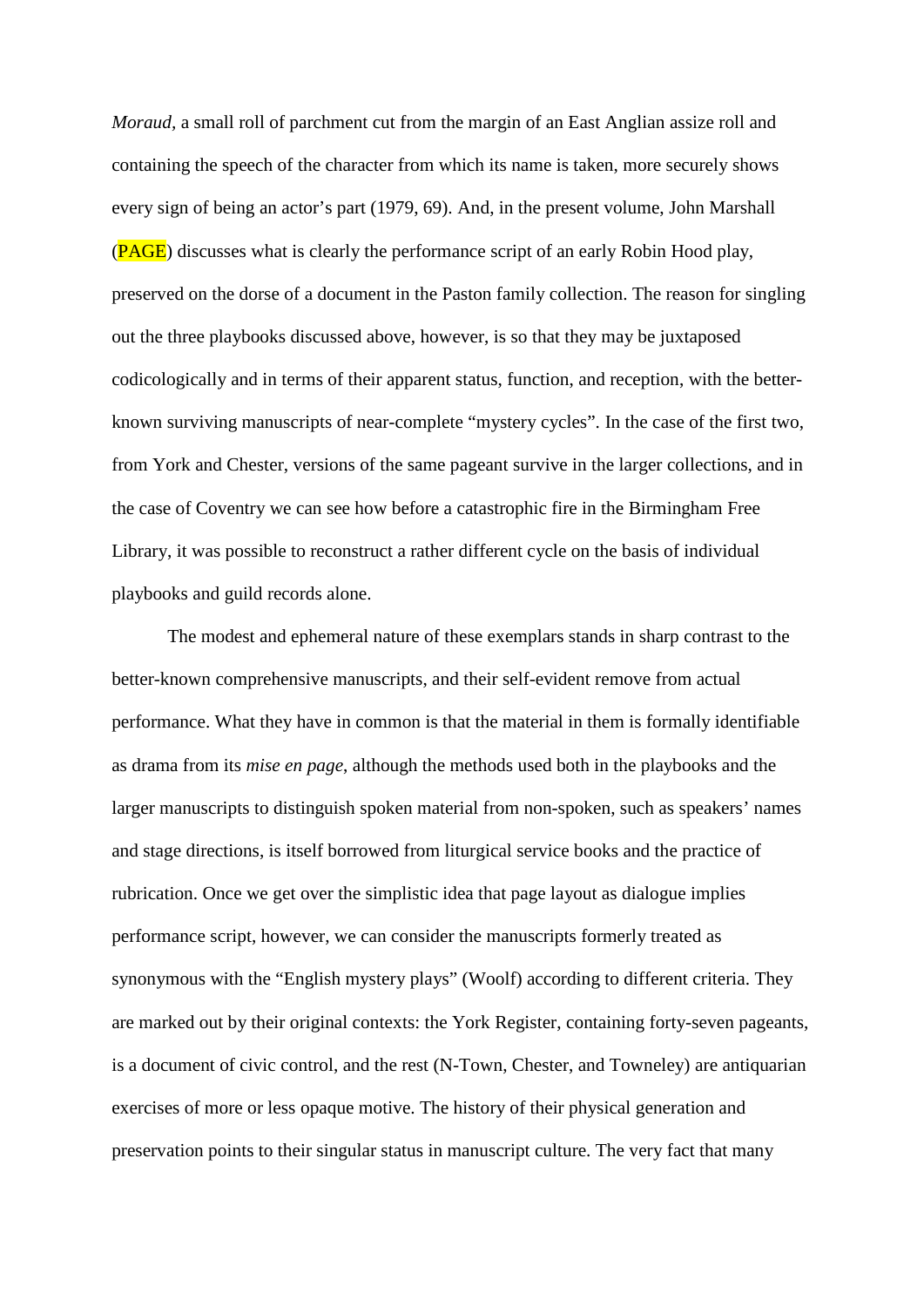were written after the advent of the printing press is probably itself a fruitful line of enquiry that has yet to be pursued. Functional playbooks were treated as cultural ephemera, like private letters, papers, and shopping lists, surviving through chance or the activity of congenital hoarders like the Paston family only; the ambitiously large manuscripts we move on to consider now are of a completely different order, self-consciously compiled with aspirations to the permanence accorded to the written record or the preservation of "heritage". As such, they ask to be treated not as scripts but as books that evidence the reception and valuing of the material they contain, and thus as early instances of critical editing.

#### **The Chester Manuscripts**

It is conventional to begin with York, as the York Register, dated to around 1476-77, is both early and retains a demonstrable connection with performance, if at a remove. Here, however, as our narrative is governed by historiography rather than chronology, the York Register which languished in obscurity until the late nineteenth century, will enter the picture later; for now we stay in Chester.

The Chester cycle survives in five manuscript versions, dating from 1591 to 1607.[4](#page-8-0) We know that the last performance in Chester took place in 1575, predating all. All appear to be copies of the same base text, the lost "Regynall", possibly a version of "original" or the official text mentioned in the records and kept at the Pentice. A collation of all the extant manuscripts is clearly set out in the authoritative edition of the plays (Lumiansky and Mills, 1974 and 1986). This reveals that the Regynall was similar to the York Register which we come to later, a civic control document, subject to two-

<span id="page-8-0"></span><sup>4</sup> Huntington 2 (1591); London, British Library MS Additional 10305 (1592); BL MS Harley 2013 (1600); Oxford MS Bodley 175 (1604); BL MS Harley 2124 (1607).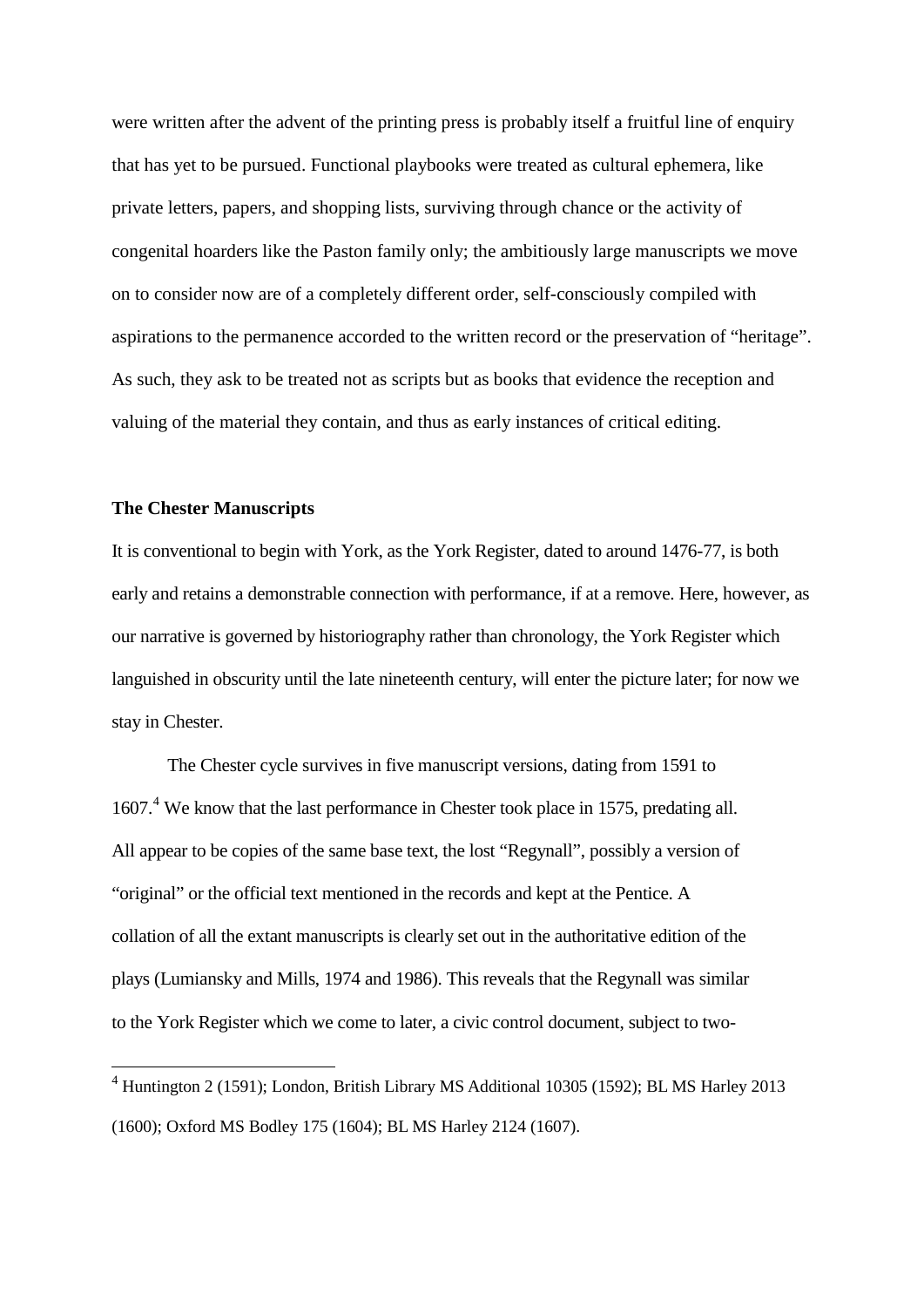way traffic between the city clerical officers and the guilds, to establish the texts but also to record updating and alterations. Thus the surviving manuscripts in Chester are at at least two removes from the guilds' scripts.

Endorsing this supposition, we know from a letter-book recently come to light, that what was performed in the early 1570s was different again from the sequence in any of the extant manuscripts. Christopher Goodman, a native Cestrian and Puritan zealot, had spent some years in exile in John Knox's Scotland before returning to his old home. He was outraged by the pageants he saw and wrote to the Earl of Huntington and the Archbishop of York, listing the "absurdities" in the performance. Thus one of the plays' earliest identifiable textual critics is sadly not of a liberal persuasion. Some, but not all, of the "absurdities" he quotes can be traced to the extant, later, manuscripts. The stanza relating to the sacrament of the Eucharist he indignantly quotes from the Resurrection play, for example, is quite different. The version in the manuscripts reflects an adaptation striving to accommodate Reformation sensitivities, in the same spirit as the "post-Reformation banns" written to preface the performance and placate those who objected to the representation of the deity. In practice some accommodations seem to have been made, but others promised then ignored (Dell, Klausner and Ostavich 3–4). Although the "protestantising" of the Chester plays is tangential to our concerns here, observing that what was spoken in Chester when Goodman saw them towards the end of their run of about 150 years differs markedly from what is recorded in any of the extant manuscripts, highlights the danger, or absurdity, of extrapolating the fifteenth-century Corpus Christi play in Chester from the extant texts.

What then is the status of those five manuscripts? The motives for their generation, and the intentions of their commissioners and scribes, in the late sixteenth and early seventeenth centuries, are relatively inscrutable. We know, as has been valuably set out by Alexandra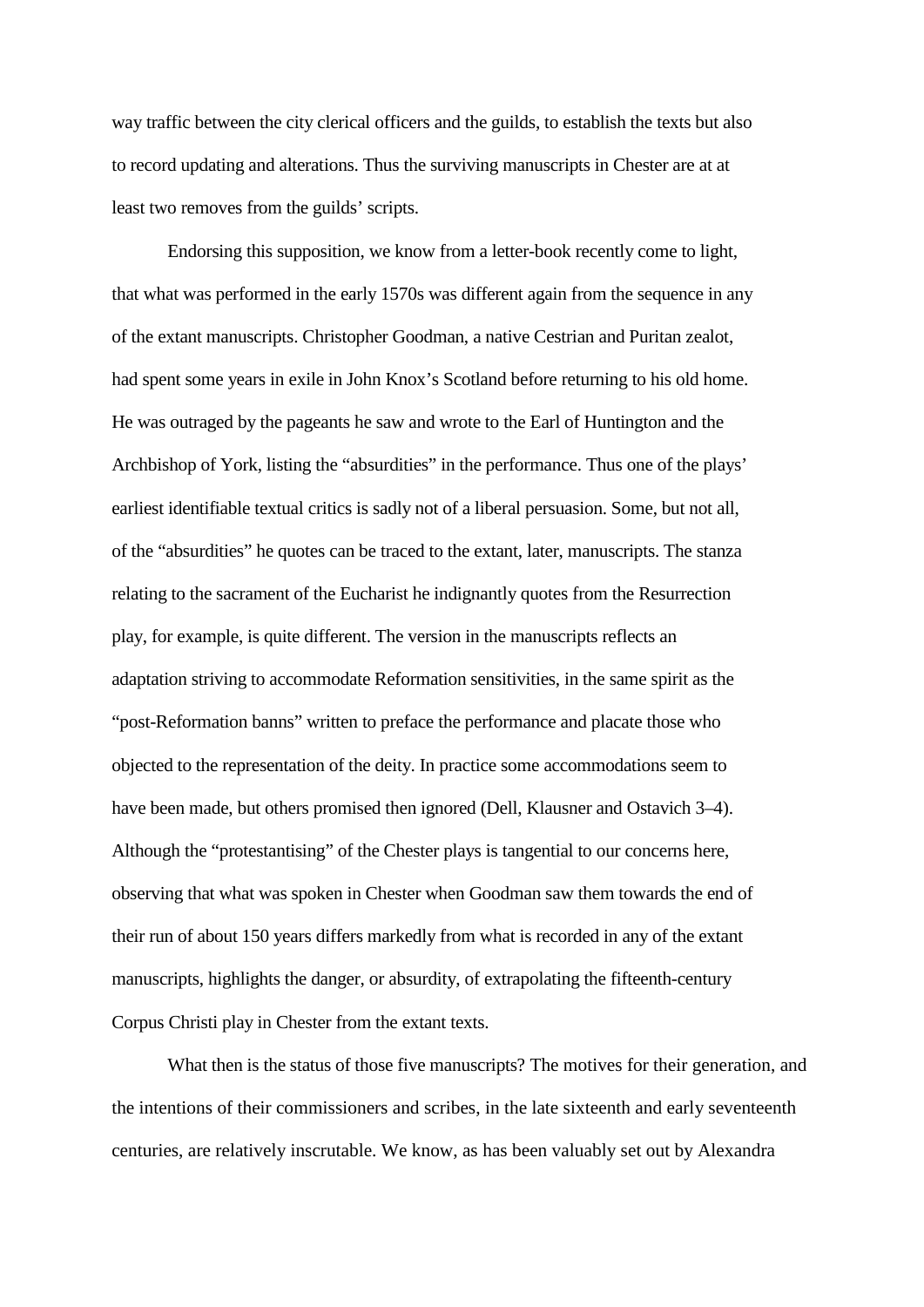Johnston (2012, 21–23), that the 1591 manuscript was signed by "Edward Gregorie scholler at Bunburye". Nothing is known of him, but the manuscript later passed into the hands of the Egerton family, Earls of Bridgewater, and an important Cheshire family. The 1592 and 1600 manuscripts were written down by George Bellin, scribe of the Coopers' company, who also wrote out an archival copy of his guild's pageant of the Trial and Flagellation. The 1607 manuscript was written by three scribes, one a James Miller, minor canon in Chester Cathedral. The 1604 manuscript is described by Johnston as "hurriedly written" and is attributed in a later hand to William Bedford, who was clerk to the Chester Brewers' company in 1606. All the known scribes are, therefore, local men. We can perhaps assume that this was an exercise in conservation and civic and/or guild pride. Four of the manuscripts were later preserved by aristocratic Cheshire families with antiquarian interests, the Egertons, Cowpers, and Holmes.

These are also, like the York Scriveners' playbook, manuscripts written in the postprint period. To suggest, on grounds of medium and content, that they are merely oldfashioned is surely simplistic. Their copying was at least equally likely to have been the result of the new enthusiasm for antiquarianism which burgeoned in the wake of Reformation iconoclasm. Read in this way, they are arguably further conscious acts of textual criticism, and axiomatically not "medieval" so much as "(early) modern". James Simpson, in his study of the verse of Sir Thomas Wyatt, and Henry Howard, Early of Surrey, identifies the particular renaissance impulse towards genealogical endeavour, as the "mobile, divided, and self-fashioning voice … [yet one] acutely conscious of history as needing, if unlikely to achieve, resurrection" (124–25). The intervening "period of loss" he goes on to identify as causal, may be broadly connected with the systematic proscription of pre-Reformation devotional practices which were bound up with group and individual identity-formation. The systematic destruction of many of the material artefacts which substantiated those identities,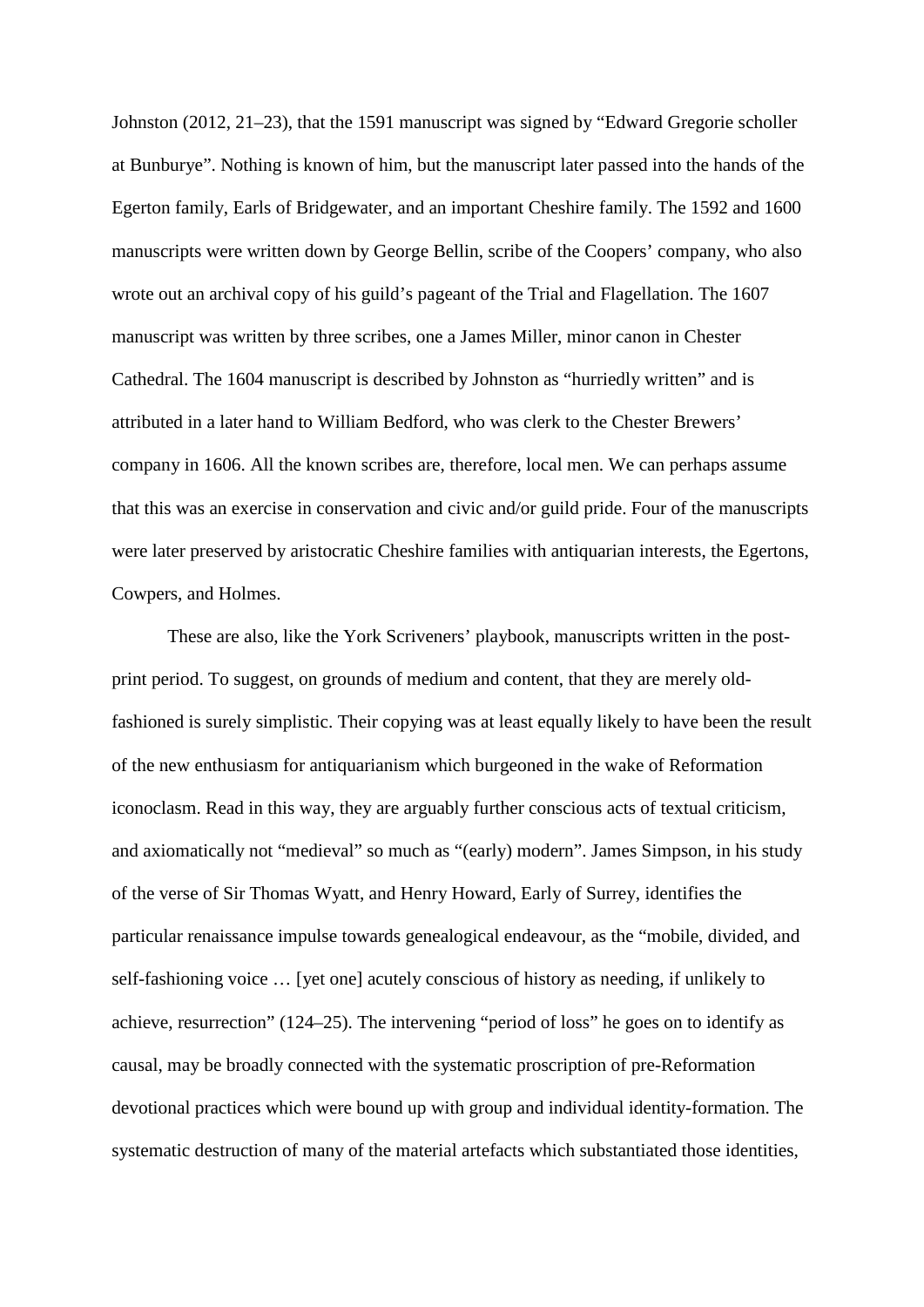such as chantry chapels and family tombs, ruptured the social mechanisms by which rank, affiliation, and memory were validated. The Chester manuscripts post-date the long evolution of the Chester plays, true critical editions, based on the authoritative base-text, the "Regynall". The labour involved in the copying exercise stands testimony to the valorising of their content. Their manuscript format, in keeping with many Tudor antiquarian projects, asserts continuity with the past as a single tradition, but their impulse is that common to all editors of early texts which is also surely the preservation and recuperation of that past for a new world order. [5](#page-11-0)

There is no small irony in the fact that James Heywood Markland, the next known editor of the Chester plays took the three later manuscripts to be primary scripts. Markland, a Chesterborn lawyer, had joined the newly-formed antiquarian Roxburghe Club in 1813, and in 1818, at the age of only thirty, produced an edition of the Chester plays of Noah's Flood and The Slaughter of the Innocents (Markland). He had wanted to write an entire history of the origins of medieval English drama, but had little confidence that his project would be well-received, writing to the like-minded Coventry antiquarian, Thomas Sharp:

Few readers are to be found who enjoy even specimens of ancient relics like these, & still fewer would peruse a copious collection -- besides, tho' not intended by the compilers, or so considered in former days, there are unquestionably in these compositions both speeches and incidents that combine so much obscenity and profanity as could disgust the taste of the present eye (Sharp, MS end papers).

<span id="page-11-0"></span><sup>&</sup>lt;sup>5</sup> The case for the growth of Tudor antiquarianism as a cultural product of Reformation iconoclasm is well made in Phillip Lindley. *Tomb Destruction and Scholarship: Medieval Monuments in Early Modern England*. Donington: Shaun Tyas (2007).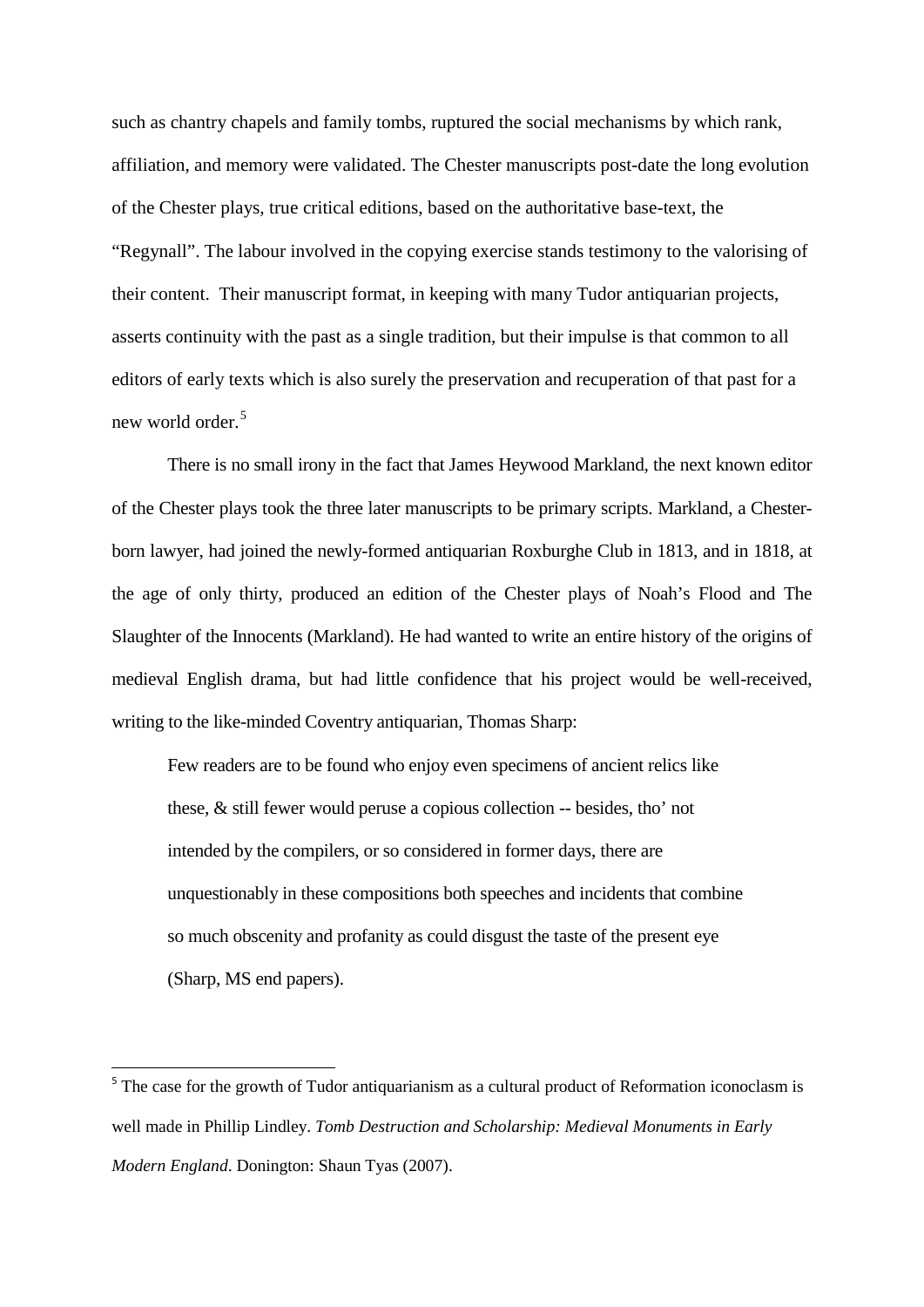His successors in the later nineteenth and early twentieth centuries, Deimling, Matthews and Greg have been criticised by David Mills, the most recent editor, as "textual scholars, who ... divorced them [the plays] from their social and performative contexts" (1998, 204). It is perhaps worth pausing to consider why. In part it is surely attributable to the further separation in the intervening centuries of the manuscripts, preserved in national collections, from any of the contextualising evidence available in local record. It is also, however, a marker of fashions in what constitutes the important cultural capital in early texts. Early collectors like Egerton were conserving memory; Markland was writing in the period of Romantic antiquarianism subject to the same imaginative responses to medieval texts as those modelled by Keats and Tennyson, and the later editors represent the remarkably tenacious academic practice of valorising medieval texts principally or solely as repositories of philological data.

#### **Coventry survivals**

Markland's correspondent, Thomas Sharp, is probably the most important of the early nineteenth-century antiquarians to modern students of early drama, not because he was necessarily more aesthetically insightful than Markland, nor more interested in conservation than the others into whose hands manuscript copies fell – indeed Sharp, being a relatively modest hatter and city coroner rather than an aristocratic collector, worked with material that remained in the possession of Coventry's guilds and city corporation. Sharp's significance is the result of an historical accident, which postdates his death and underscores the remarkable survival of any of the material in question. In 1879, by which time all bar one of Coventry's surviving playbooks had been deposited in the Birmingham Free Library, that library burned down, then, on the night of 14 November1940, enemy action dispatched many of the accompanying civic records. Had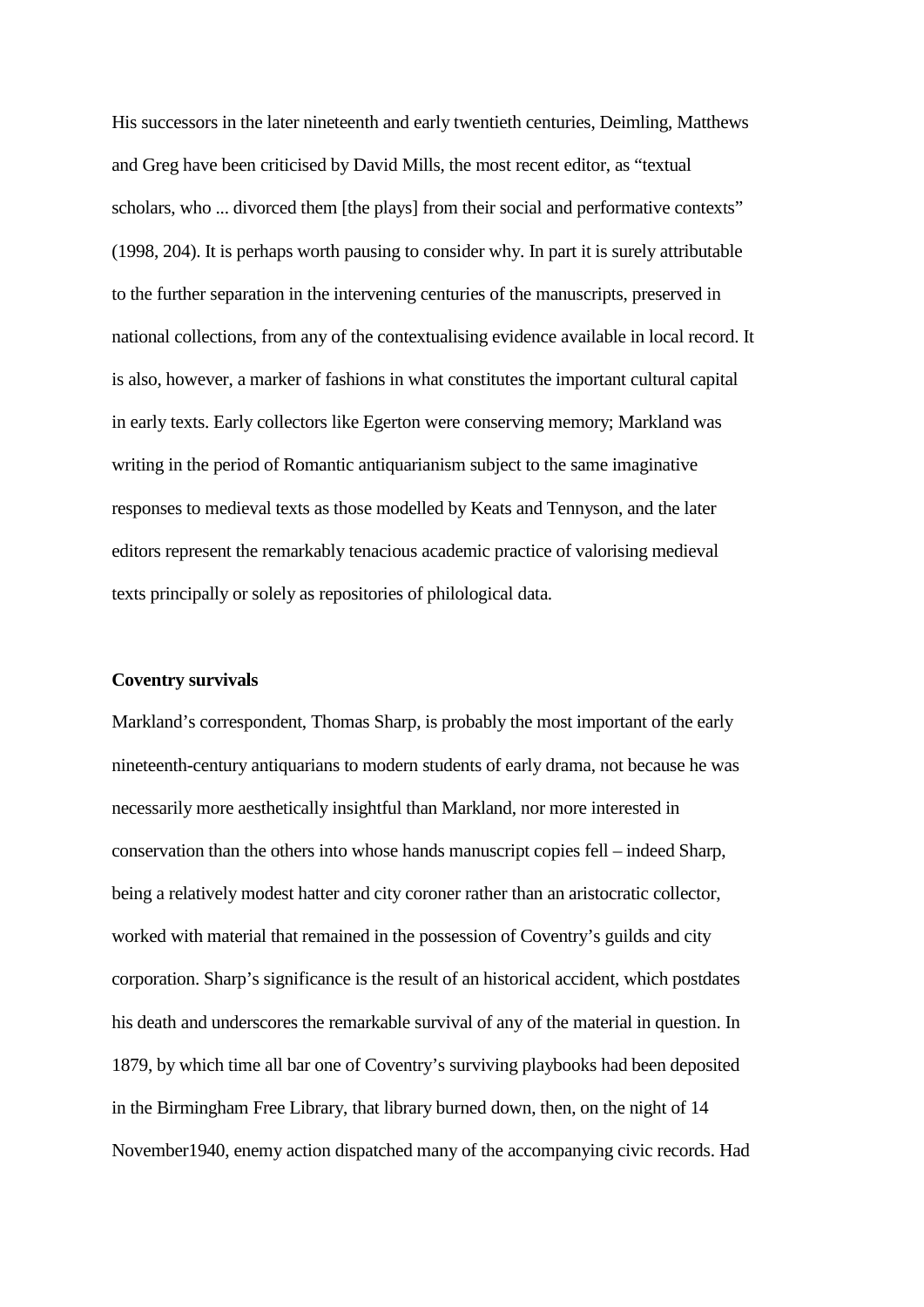Thomas Sharp not spent his spare time copying out what is only a fraction of the material available to him in the eighteen teens and twenties, one of the handful of elements from our early drama to leak into common recognition, the Coventry Carol, along with its original context, the Pageant of the Shearmen and Taylors, would have been lost forever along with many of the records of Coventry's Corpus Christi plays.

The plays in Coventry had survived the Reformation longer than most, but they eventually collapsed in the 1590s under pressure from extreme Puritans amongst the influential local magnates. Then, after the death of the Warwickshire herald and antiquarian, William Dugdale, in the 1680s, interest in pre-Reformation ceremonies died off. In the fullness of time the city took up a pageant which re-enacted the fabled naked ride of Lady Godiva as an alternative occasion for annual display and jollity. It is unclear whether Sharp was a self-conscious Romantic, but his activity found its moment alongside Markland's, as Walter Scott collected ancient Scottish traditional ballads, Richard Gough made engravings of the effigies on medieval tombs, and John Whittaker produced a facsimile of Magna Carta. At the centre of this circle was Francis Douce, director of the British Museum. Douce encouraged Sharp, to record and publish the records of Coventry's early drama. Even in this benign climate for coterie antiquarianism, Sharp's interest was considered eccentric in some circles. He phlegmatically preserved without comment the following response in *The Monthly Review* (May 1826) to his *Dissertation on the Pageants or Dramatic Mysteries Anciently performed at Coventry* (Sharp MS 202):

...but he is, at the same time, possessed with some share of that overweening belief in the deep importance of his particular theme, which seems inevitably to result from the long pursuit of such researches...it is evident either that he conceived a very extravagant opinion of the paramount magnitude of the subject, or that he very much exaggerates the value and novelty of his own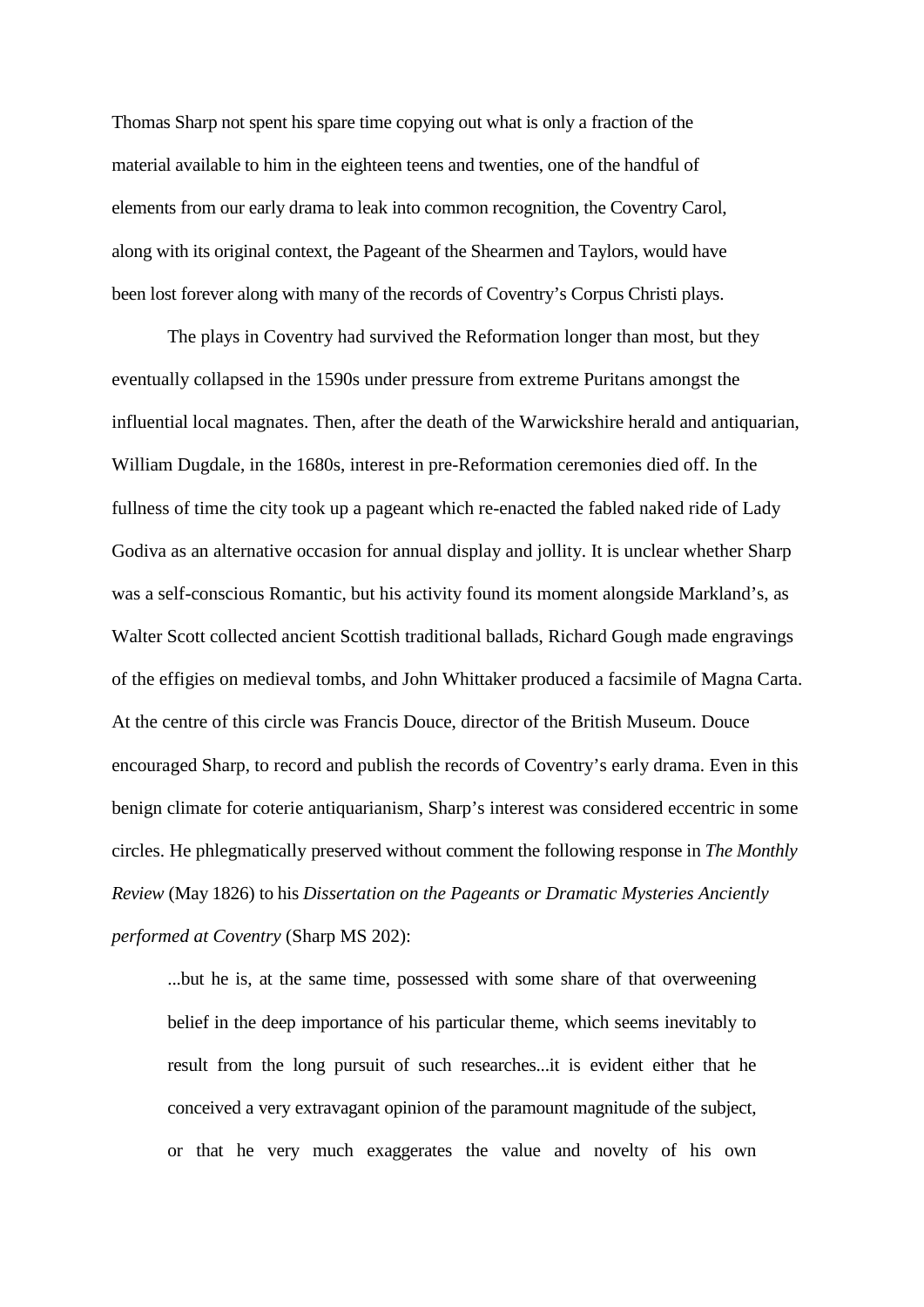discoveries...Whatever certain antiquarians may delight to believe, the useful end of investigation does not consist in the laborious trifling with which the attention is frittered away upon minute certainties and petty doubts…

As if in anticipation of the present interest in the historiography of the subject, Sharp also kept his long correspondence with Douce, Walter Scott, Francis Palgrave and others, as well as critical reviews of his project. The critics were not kind; Sharp had gone into far more detail than the champions of grand narratives could wholeheartedly approve, yet, by modern standards, he was quite selective and certainly did not publish all he could have laid hands on. Nonetheless the total volume of early nineteenth-century antiquarian transcriptions of accounts and other documents by Sharp and his circle more than doubles the range of materials available to the scholar researching early plays.

## **N-Town**

The correspondence between Francis Douce and Sharp also shows them bemused by the relationship between the Coventry playbooks and a fifteenth-century manuscript in the British Museum, now London BL MS Cotton Vespasian D VIII. Notes on the flyleaf by Robert Cotton's first librarian, Richard James, have created persistent confusion by perpetuating the error that this was not only Coventry's civic cycle, but written and acted by mendicant friars (Meredith and Kahrl xxvi). A number of arguments have been advanced as to where this disastrously misleading information came from (see, for example, Gibson 517), but the attribution to the Greyfriars offers a salutary lesson in the "Chinese whispers" hazard of historical reporting. The local annals of Coventry for 1493 record that the King and Queen saw the city's Corpus Christi plays "acted by the Greyfriars" (Ingram 77), where "by" is simply an adverb of place. The attribution to Coventry was just as tenacious on rather more substantive grounds, originating from the Warwickshire antiquarians Dugdale and Stevens. In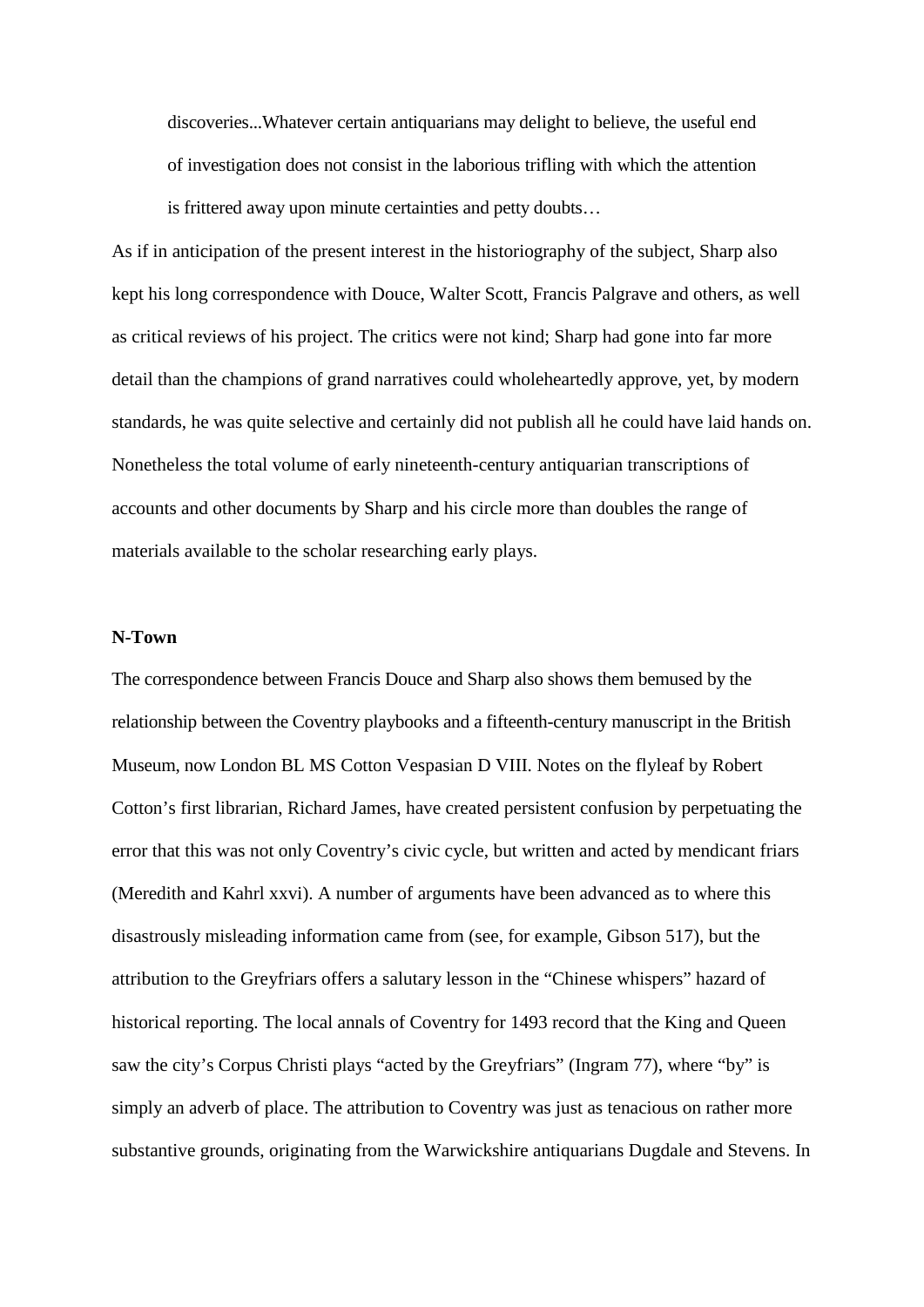a letter of 1808, Douce, who remained convinced of the fraternal source of the plays, is emphatic that Dugdale and Stevens were wrong, and Sharp, ever self-effacingly cautious, went into print in 1825 advising the reader to "draw his own conclusions".

The manuscript contains what superficially appears to be another sequence of pageants based on the story of the world from Creation to Doomsday, and, under the influence of the flyleaf inscription, was published as *Ludus Coventriae* in 1841 by James O. Halliwell. Such was the influence of Halliwell's edition that the bogus Coventry provenance persisted into the 1960s. Then Hardin Craig in 1955 confirmed that this was indeed a civic cycle (259-60),

… we have to do with a Corpus Christi play not essentially different in its scope and the history of its development from other Corpus Christi cycles. To be sure, it has its special features, but certainly in the form outlined in the Proclamation, there is nothing about it that would put it in another dramatic class or lead one to think that it had other origin and growth than the accepted ones for Corpus Christi plays, that is simple beginnings and a gradual incremental growth by revision into its final, highly developed form,

Craig further adopted Esther L. Swenson's claim in her doctoral dissertation of 1914 "that the Proclamation or banns enumerate the scenes as they were in an original Corpus Christi play of which the Hegge plays as we have them are a revision and amplification" (249). Further confusion is here introduced by the sometime use of the title "Hegge Plays" which is at least accurate, being based on the name of the manuscript's first known owner, Robert Hegge of Durham (c.1597-1629). Hegge, despite a Protestant enforcement lineage, became a student of Corpus Christi College, Oxford, and appears to have mixed in the course of his brief life in recusant bibliophile circles, encountering Richard James at Oxford, and also becoming a close associate of Thomas Allen, the old recusant antiquary of Gloucester Hall in Oxford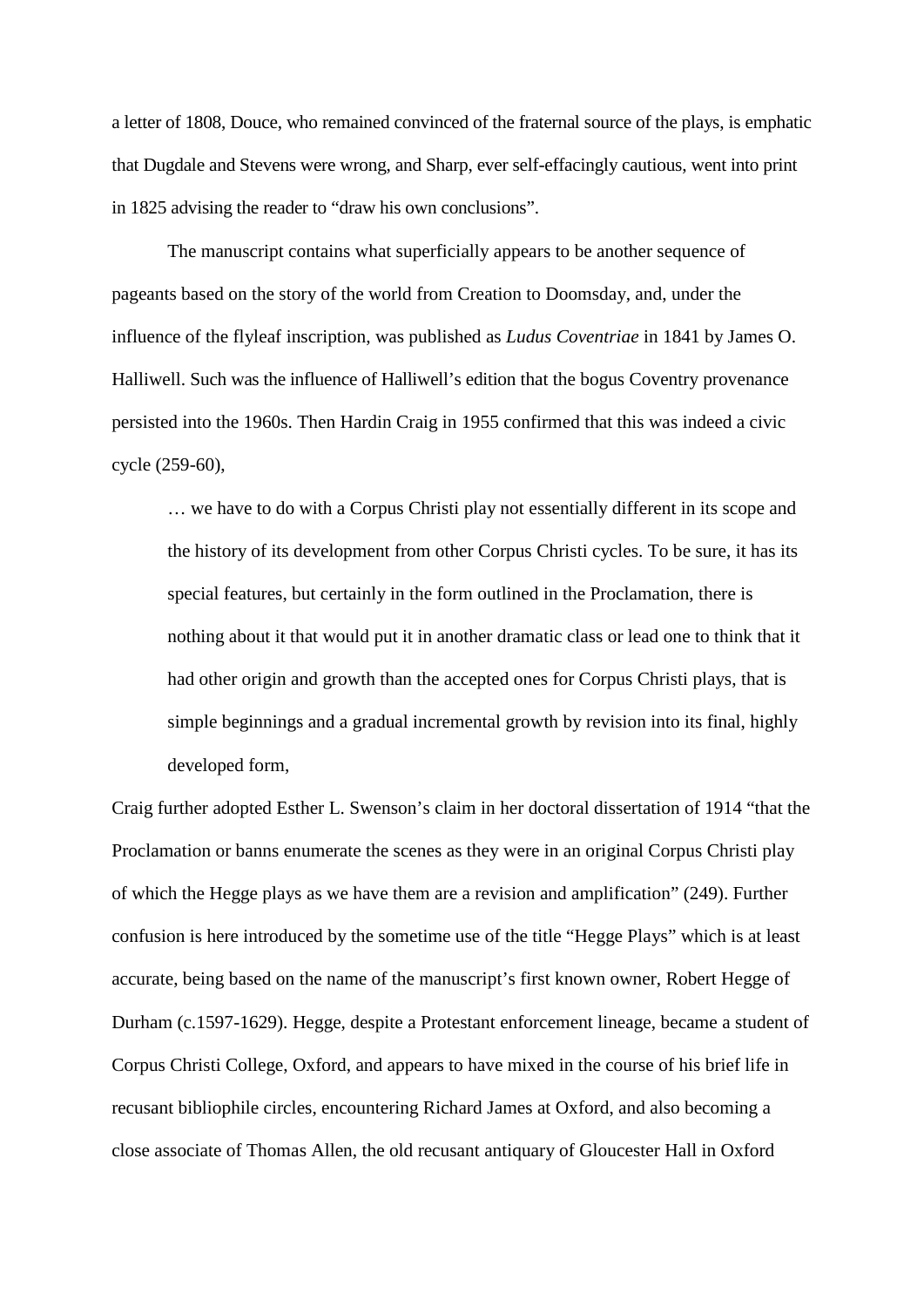(Gibson). But how he acquired the manuscript, which remains otherwise "without habitation or name" (Gibson 504) beyond its attribution to the Norfolk/Suffolk border on dialect grounds, remains obscure.

The manuscript is now acknowledged to be no cycle at all, but a compilation. Nor is this a recent discovery; in 1913 Greg published his view that it was written for private reading (114), and K.S. Block, editing the manuscript in 1922 concurred that it was a compilation of other manuscripts rather than a transcription of a single exemplar (xxxiii-iv). Peter Meredith, one of the foremost scholars in the field in the late twentieth century, perceived the manuscript's complexity, and extracted from it two freestanding and different plays, one dealing with the early life of the Virgin Mary the other a two-part Passion Play (1987, 1990). The French medieval *Passions,* dramas from Grebain and Valenciennes, are usually discussed as very unlike the English cycle model, but the Passion Play that has been buried in the N.Town manuscript is comparable with these French models, as it is, possibly, with the lost Passion Play from New Romney, tantalisingly glimpsed in records surviving from Kent (King, 2013). The Mary Play also takes its place alongside the numerous records of local saints' plays emerging from parish records up and down the country. Also in the N.Town manuscript is a play, in a different hand from that of the main scribe, of the Assumption of the Virgin Mary, which was clearly written for performance inside a church with elaborate lifting gear. The much misunderstood not-a-cycle manuscript BL Cotton Vespasian D VIII, is now recognised as a treasure-trove of other things. The later history, and teasing out of what has been painstakingly revealed as a compilation, has most recently been investigated by Alexandra Johnston (2014) including the suggestion that its organisational principles derive from Vincent de Beauvais' model for a *compilatio*.

Here we should back-track from the later history of the manuscript's confused reception, to consider briefly, as with the much later Chester manuscripts, what its internal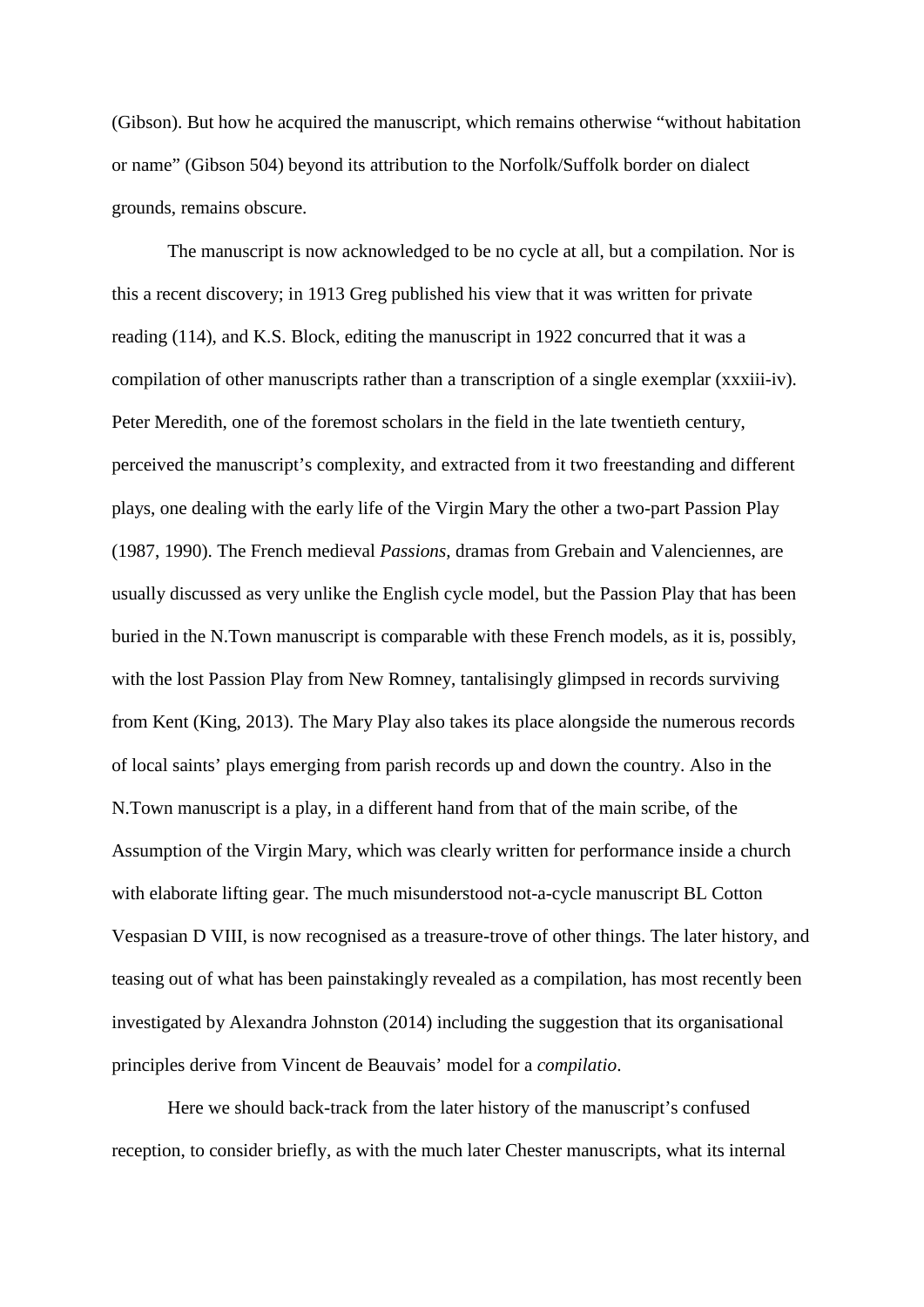organisation reveals about its original purpose and reception. It shows evidence of two types of intended use, the first as a compendium from which scripts could be drawn for performance, the second is as a meditation text for private reading. If we focus on the latter function, the embedded *Mary Play* offers clues about the tastes of the guiding intelligence behind the compilation. We find a text indebted to the late fourteenth-century *Charter of the Abbey of the Holy Ghost*, and to Nicholas Love's *Mirror of the Blessed Life of Jesus Christ*, [6](#page-17-0) themselves texts with a strongly performative approach to their sources, prompting their readers to "look", "see", "consider", and "understand" (Sargent 79). The play fulfils, by adapting to the stage of the mind's eye, the experiential nature of Bonaventuran vernacular theology, through dialogue that is affective, immediate, and inclusive. A master of ceremonies, Contemplacio, exists to assist the reader into this participatory role, animating the contemplative exercise, and acting as an inciter to emotion. The *Mary Play* is affective, didactic, and catechetical, its playwright not only familiar with vernacular prose, but adept at combining iconic sight and sound in the manner of the liturgy. Dating from the mid fifteenth century, the play offers, thereby, some clues as to the motives behind the formation of the compilation as a whole. It belongs to the period of catechetical revival which reached back to late fourteenth-century vernacular theology and to the aspirations for a transformed orthodoxy emanating from the Council of Constance (King, "Medieval English Religious Plays" 2014). Moreover, the manuscript exhibits a process lodged in the mind of its compiler that performs a fundamentally self-contained aesthetic; at a remove from staged performance

**.** 

<span id="page-17-0"></span><sup>6</sup> *The Charter of the Abbey of the Holy Ghost* is published in C. Horstman, ed. *Yorkshire Writers: Richard Rolle of Hampole an English Father of the Church and his Followers.* London: Swan Sonnenschien, 1895. 337–63. See also Nicholas Love. *The Mirror of the Blessed Life of Jesus Christ: a Full Critical Edition, based on Cambridge University Library MSS Additional 6578 and 6686*. Ed. Michael G. Sargent. Exeter: University of Exeter Press, 2005.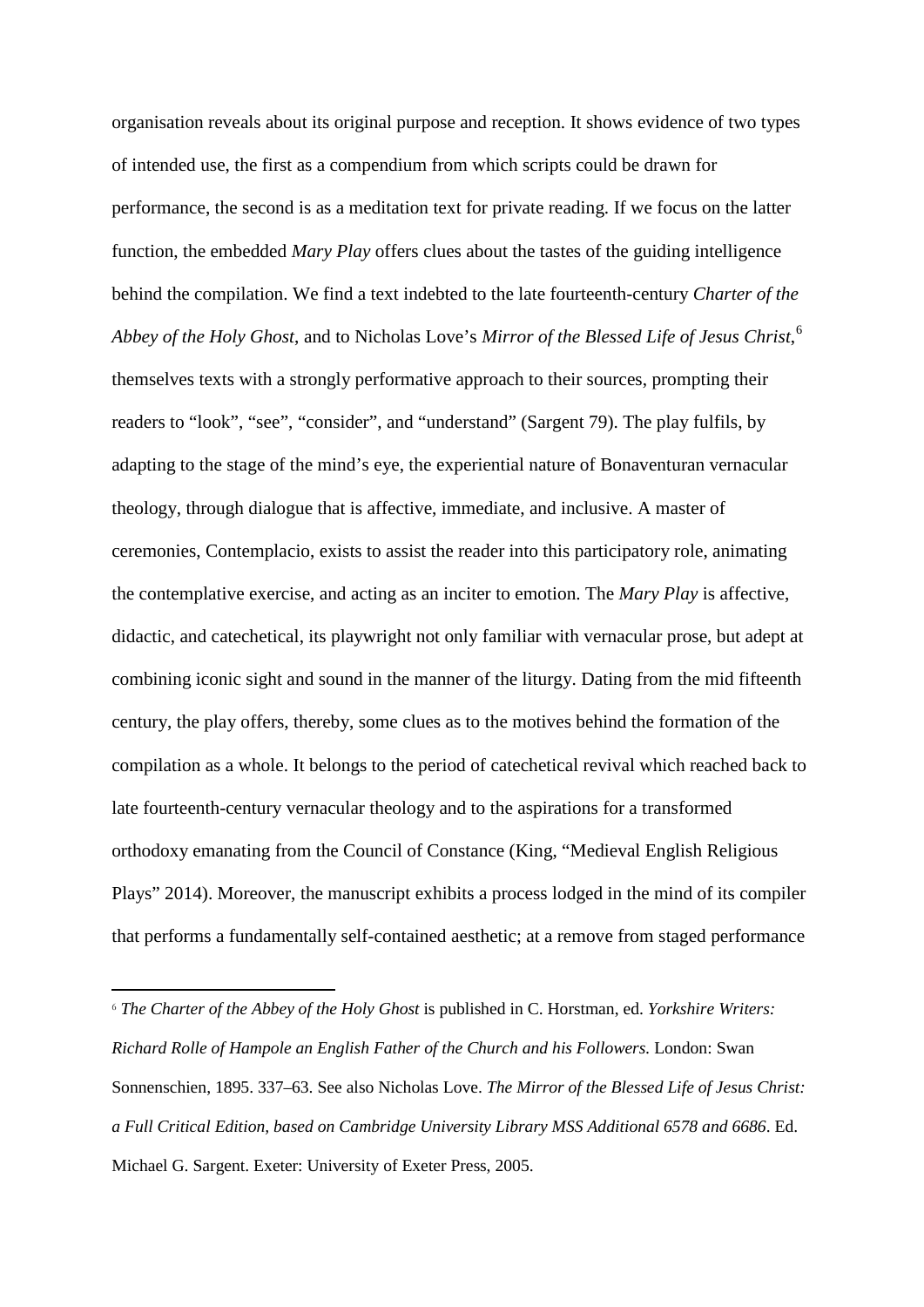it deploys dramatic dialogue to evoke idealised and participatory performance as an internalised process, just as the textual environment from which it emanates urges (King," Rules of Exchange", 2014). It too is, therefore, a critical edition reflecting a particular understanding not only of the devotional utility, but of the literary aesthetic of its selected and adapted content. As such, it demonstrates that as early as the mid fifteenth century, during the height of the popularity of performances in Chester, York, and Coventry, there were already critical readers valuing play texts beyond their theatrical functionality, for literary qualities that met a particular contemporary devotional aesthetic.

## **The Towneley Manuscript**

Change and appropriation are major factors in any consideration of the notoriously problematic Towneley play manuscript, San Marino Ca. Huntington Library MS HM1 (Cawley and Stevens). Again in her consideration of biblical drama, Alexandra Johnston (PAGE) has rehearsed the continuing debates that surround a book whose codicologically smooth surface masks a mystery that has nothing to do with the higher mysteries of the faith usually associated with this type of dramatic text, and everything to do with stories of local self-interest, entrenched scholarly opinion, and outright forgery (Epp, 91–92). In brief, the work on the records of the West Riding of Yorkshire by the late Barbara Palmer, and the on-going editorial work of Garrett Epp, have combined to present a convincing case that this manuscript is neither from Wakefield nor is it a civic cycle. Again we appear to be dealing with a compilation. As is the case with the N.Town manuscript, the performability of each of the component parts is as indisputable as the idea that they were performed all at once in the sequence suggested by the manuscript is untenable. Whereas the N.Town manuscript contains plays or pageants clearly written with very different staging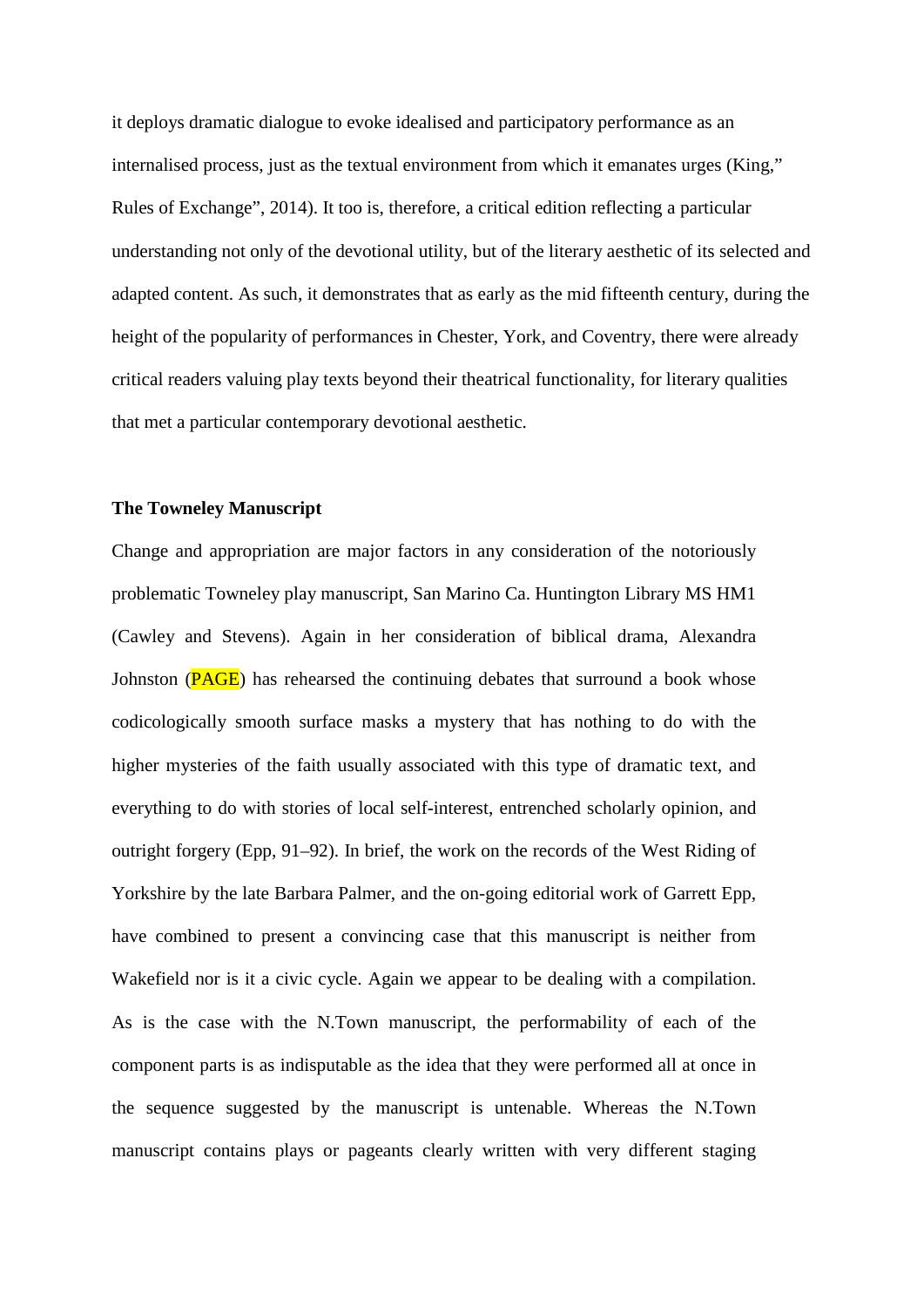requirements and running time, but organised roughly to mimic the Creation to Doom sequence, the Towneley manuscript lacks a Nativity play and a Last Supper altogether, contains two shepherds' plays, and places the Raising of Lazarus and the hanging of Judas after the Last Judgement.

As the focus has moved away from considerations of the so-called "Wakefield Master" and from disentangling the manuscript's debt to York for a number of its shorter pageants, its dating and connection with the Towneley family have proved, and are proving, a fruitful avenue for enquiry. Again we are in the territory of reception, of why the compilation was made, when, and for whom. In 2010 Teresa Coletti and Gail McMurray Gibson investigated the manuscript in the context of the Towneley family's involvement with recusancy on the Yorkshire-Lancashire border, concluding that

we can best understand the preservation of these plays if we think of "performance" of these texts as encompassing a range of possible recusant devotional activities that might have involved an intimate audience of self as well as of other participants and spectators… not only the occasional staged production of a play, but also family or extended household devotional readings in the Towneley Hall chapel or even private reading and meditation (241).

For what follows I acknowledge a debt to Meg Twycross whose on-going work on the Towneleys, alongside further work by Gibson, currently promise further opportunities of providing some answers to the questions posed by this manuscript (2015).[7](#page-19-0)

**.** 

<span id="page-19-0"></span><sup>7</sup> The article referenced here offers a taste of things to come in a collection of essays on the Towneley manuscript which Meg Twycross is editing as well as contributing the fruits of the as yet unpublished further researches on the Towneleys in which she collaborated with the late Olga Horner.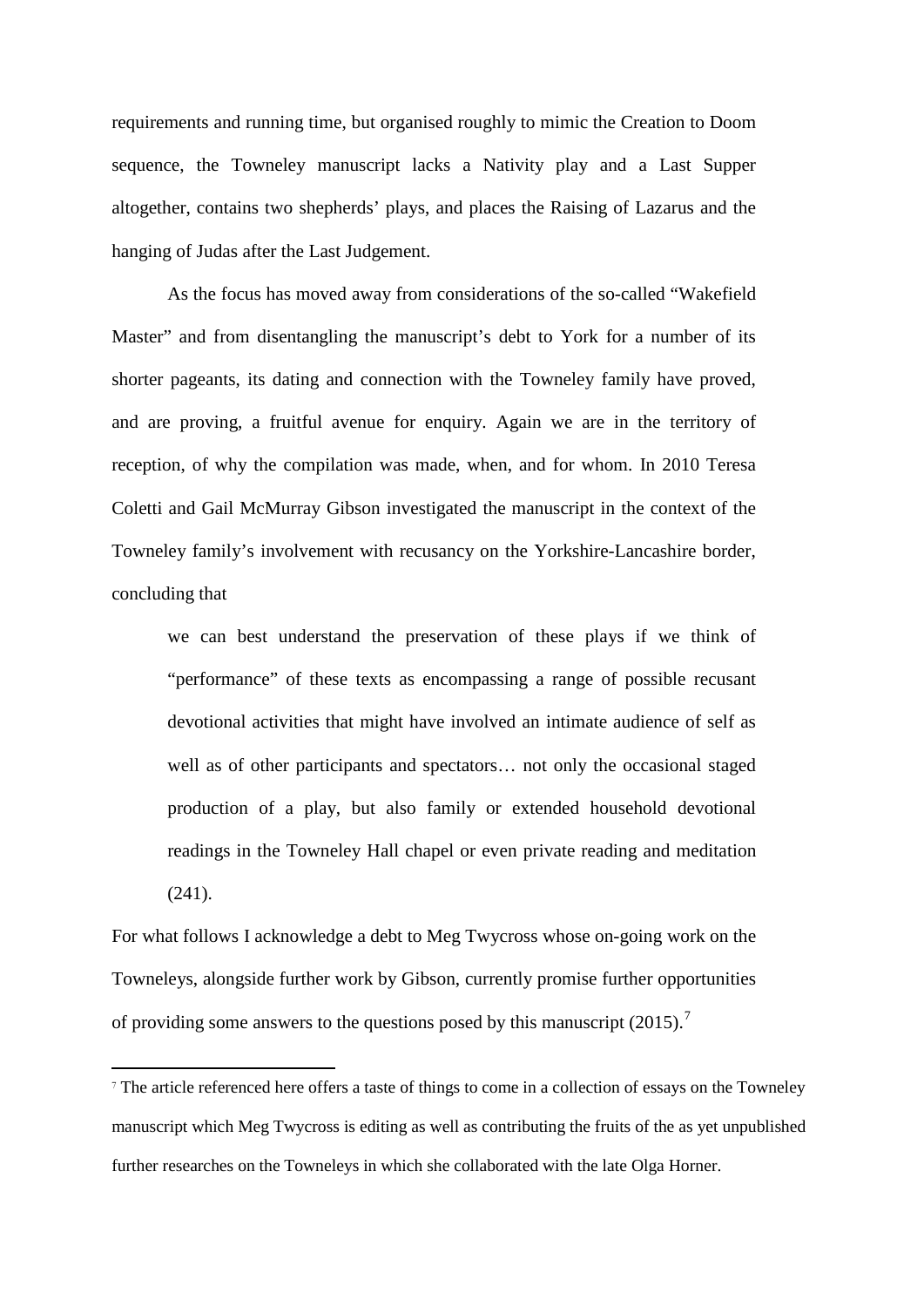In 1814, Peregrine Edward Towneley sold off part of the library inherited from his father John, and the printed catalogue includes "a manuscript collection of English mysteries, more curious and ancient than the celebrated Chester and Coventry mysteries" (Twycross 149). Testimonial as to the unique nature and value of the manuscript to biliophiles was given by Francis Douce, whom we have already met. Twycross has discovered that Douce must have known of the manuscript as it is mentioned in correspondence with Thomas Sharp some five years previous to the sale. Douce then reported that John Towneley, Peregrine's father, had shown it to him in 1812. Partly because Douce had internalised the understanding that the Coventry plays were ecclesiastical in origin, and partly because he believed the unfounded legend that the Chester plays were written by Ranulf Higden, he considerably obfuscated understanding of the origins of the plays in the Towneley manuscript with his idée fixe that they too must have originated in the house of a religious order, opting for Widkirk. In 1812 he discovered that they had been in the possession of the Towneleys since the time of John's grandfather, Charles (1658-1712), but continued to highlight monastic provenance in the sale catalogue, presumably to enhance the manuscript's saleability. Peregrine Towneley then bought the manuscript back in 1819 and asked Douce to help him prepare extracts for publication in 1821. On this occasion Douce attributes the origin of the plays not to Widkirk but to Whalley.

As matters stand, therefore, the manuscript's only verifiable history takes it back to Towneley Hall in the mid seventeenth century; all earlier monastic attributions being exposed as Doucian speculation. Although the Towneleys were one of Lancashire's recusant families, Roman Catholic survivalists who rode the Reformation largely undisturbed by reason of diocesan and physical geography, there is currently no evidence that the manuscript originated with the family. A variety of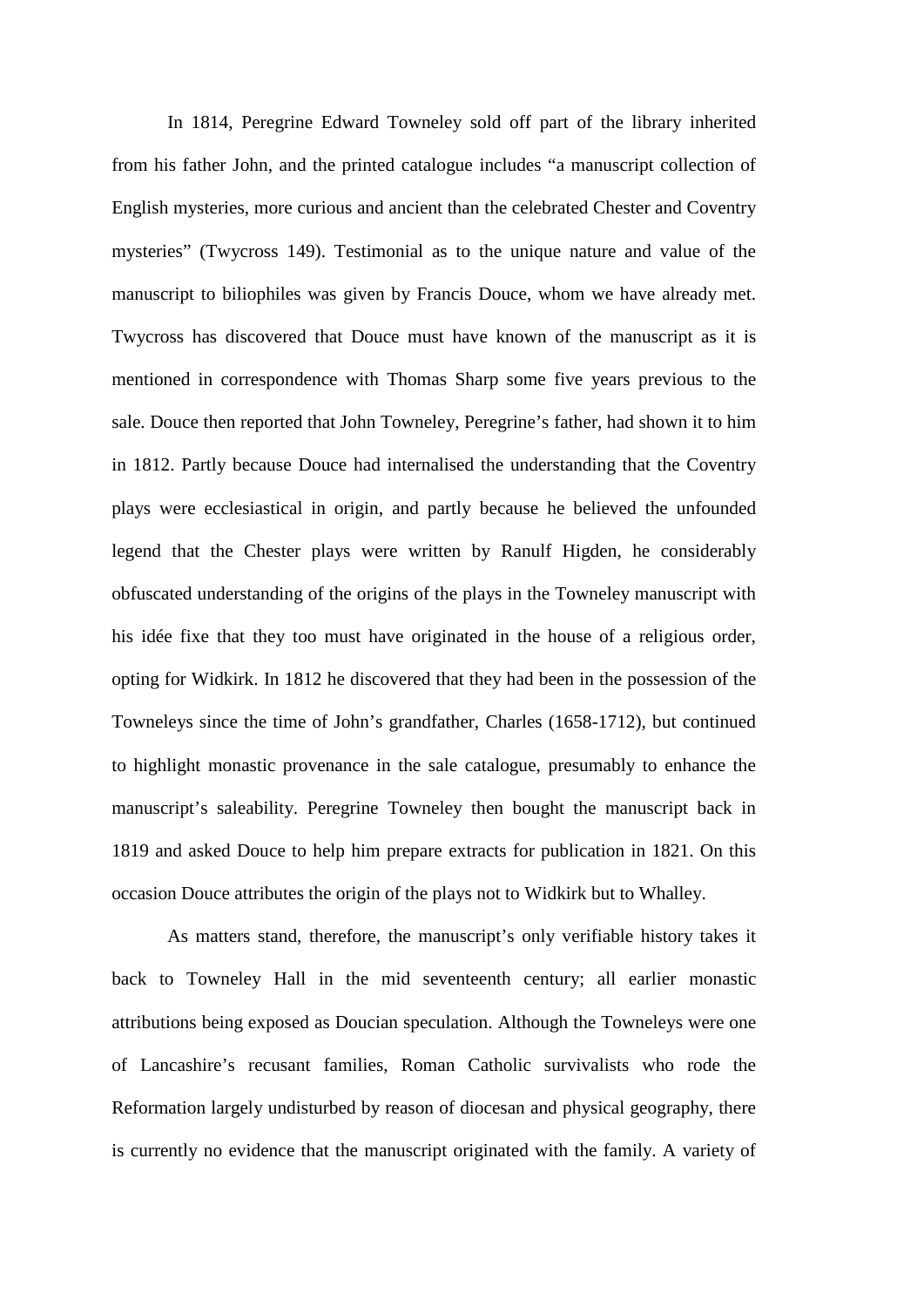evidence does, however, date it to the mid sixteenth century, so certainly post printing, and probably post-Reformation (Palmer, 96). Once this is made clear from external evidence the manuscript comes into focus:

[its]contents show signs of layered composition, accretion, revision, and acquisition over a period of time. Perhaps what one has in the Towneley [manuscript] is a "cycle" of parish, manor, hamlet, and town cooperative production, parts of which were acquired from York, parts of which already existed as independent plays throughout the Riding, and parts of which were newly-written (Palmer, 340-41)

Those newly-written parts are, moreover, clearly the products of a very inventive theatrical imagination, and include amongst them the famous First and Second Shepherds' Plays. Anyone familiar with the Second Shepherds' Play knows that, with its comic mirror sub-plot, it is intricately self-referential. It has been proposed that we might imagine the play being performed before a gentry audience at a banquet in a great hall, possibly at Christmas and by the choirboys of the chapel (Westfall 51). It would certainly appeal to a great recusant household who might recognise the type of earlier street drama that it references, but with which it should not be confused. Moreover, such an imagining, in which some topical and pungent attacks on the gentry are made by choirboys, has an archness that confers immunity from offense, much as was the case with plays by, for example, John Heywood, performed at the Tudor royal court. And that is where we must leave it. Huntington MS 1 has further secrets to reveal, but we may already read it as another edition, a mixed collection of religious plays as Palmer describes, probably compiled as a commission, possibly with recusant connections, but speculation about whether this was as a parody of an earlier theatre or as an exercise in nostalgic revivalism can merely lead at present into the cul-de-sac of intentionalism.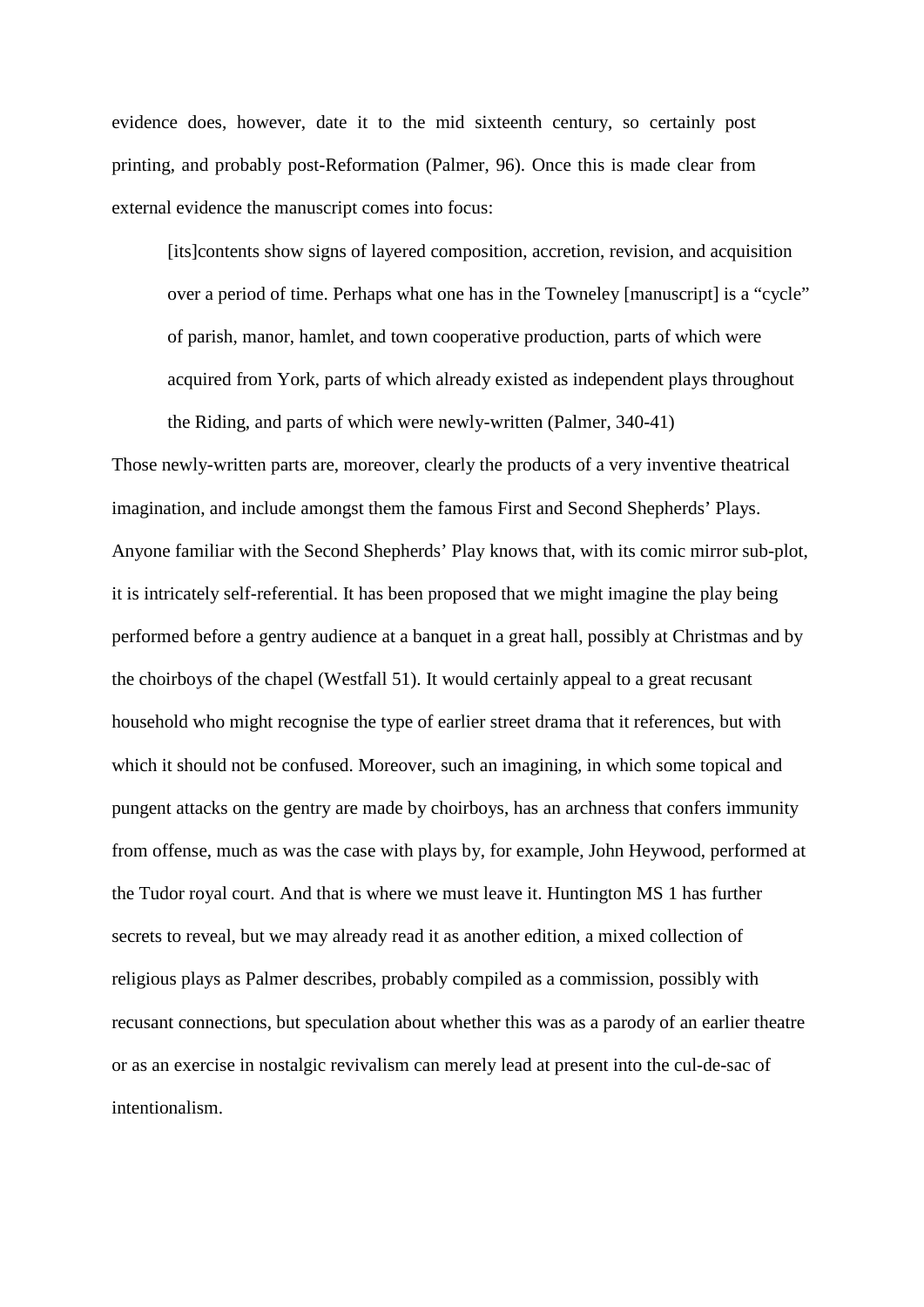## **The York Register**

After the difficulties presented by the preceding, it may seem perverse to have deferred consideration of the comparatively transparent York Register. We know from city council minutes, from accounts, proclamations, and indentures, more or less what happened in York, and we know that the Register is the official civic copy against which the pageants were checked each year, a document subject to constant revision and at a remove from actual playbooks, but directly associated with performance and securely dated to the mid 1470s. The Register, London British Library MS Additional 35290, contains the scripts for 47 pageants, in the form of around 14,000 lines of spoken dialogue. The performance to which it bears witness requires a huge cast, including 24 adult Christs. Each pageant within it is distinctive in a number of ways, suggesting a number of different authors working over a period of at least fifty years. It is not a finished product but is full of evidence of its status as a continuing process, of alterations and one or two blank pages where the play script didn't come in, such as, for example, the forever-lost Vintners' "Marriage at Cana", pageant 24, represented by a series of blank folios. The Register is not an authorial copy of a play, not determinist, in the way a modern playwright's text attempts to be, but is a record of a process that was already going on, and made after the event. This in turn suggests that what we have is a snapshot of what was happening in each pageant in the year when it was recorded, that the sense of stability and near-completeness conveyed by even this manuscript is largely illusory.

Moreover, the situation is considerably compromised by the survival of another document from 1415, the *Ordo Paginarum* [order of pages, or more likely, pageants], which lists 57 pageants that are not the same as those in the later Register. There is, indeed, much in this that might lead us to wonder if at this date the pageants were plays as we know them at all (King "Medieval Religious Drama", 2014). So the situation with York's manuscript evidence is more immediate, but still barely more stable than Chester's. The chief reason for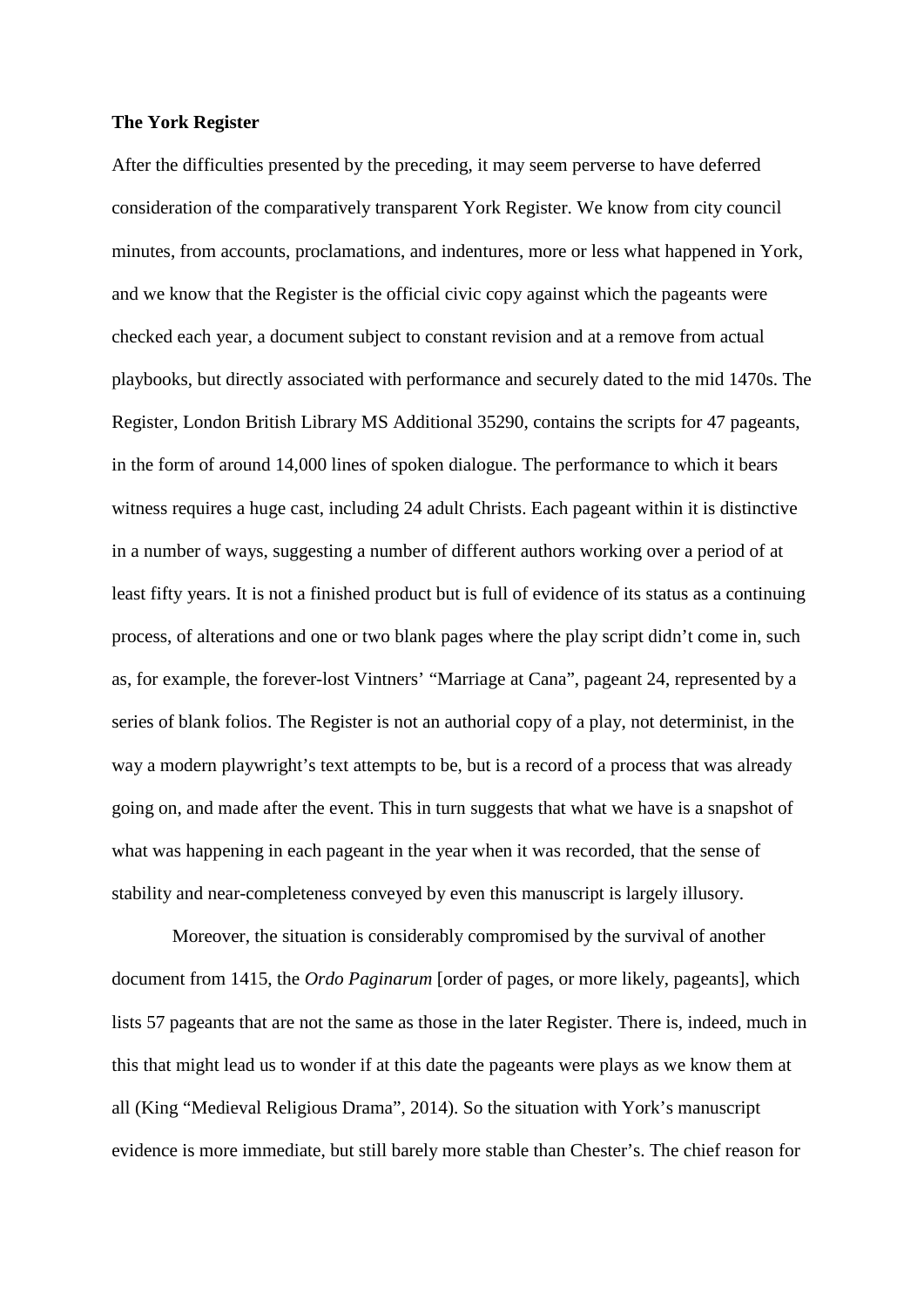delaying the addition of York to our picture until this point is, however, not only to underscore the instability of the witnesses to what is generally taken to be the archetype against which all other "cycles" are measured, but also because, in terms of the historiography of the subject, the York Register came into the public domain very late.

Lucy Toulmin Smith (1838-1911), who was to become its first editor, borrowed the manuscript of the Register, long divorced from the other materials relating to the performance in York, from the Earl of Ashburnham, the then owner, in 1885. The existence of the manuscript had been known since at least 1784, when it was mentioned in a piece in the *Gentlemen's Magazine*, and subsequently by editors and recorders of other medieval plays, but its very survival remained a matter of doubt. Smith's record of its journey from York to the then owner serves to demonstrate just how random survival of such manuscripts has been. They include its possession by the Fairfax family, members of whom included the Cromwellian general, where fortunately a concern with the conservation of antiquities moderated iconoclastic zeal. This allowed it to survive to pass then through the Dentons to the famous Leeds antiquarian, Ralph Thoresby, whence it was sold on his death as "a folio volume written upon vellum of Old English Poetry, very curious". Horace Walpole bought it for £1.1s, but when his collection was sold Thomas Rodd paid £220.10s for the volume, selling it to Heywood Bright of Bristol for £235. It passed through a couple of other pairs of hands before being sold to Lord Ashburnham in the 1860s (Smith xi–xiii).

#### **The Editor**

It is again as we observed with Chester, that, at some point in the sixteenth or early seventeenth century, the manuscripts in which the matter of the plays is recorded were inevitably divided from the other civic records of their performance purely on grounds of religious sensitivity, and the subsequent growth in Puritan distaste for all things dramatic.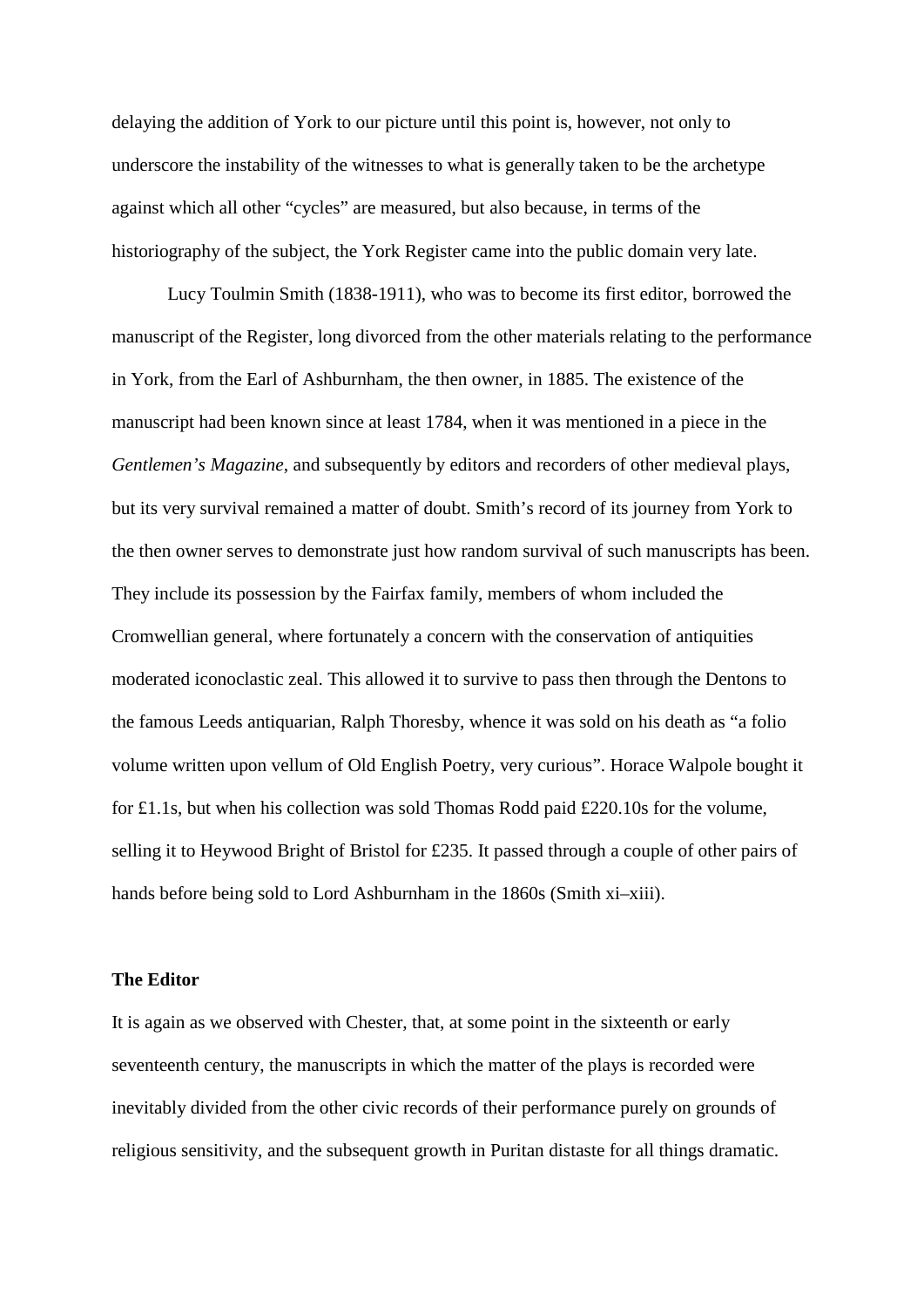Where they survived it was largely in private collections from where they passed to national collections and were initially edited in isolation from, and some ignorance of, their civic documentary context. The other civic records, buried in minute books and accounts, remained unmolested by and large in their places of origin. Unmolested that is until the efforts of Records of Early English Drama project began work in the late 1970s, setting the literary evidence and the archival in relation, and tension, for the first time. But here Lucy Toulmin Smith proved an exemplary exception to the rule, for she knew what she was looking at rather more than some of the other editors. Her familiarity with other kinds of civic record was exceptional for she had completed and published in 1870, *[English Gilds](http://orlando.cambridge.org.ezproxy.lib.gla.ac.uk/protected/wheel?src_ref=smitlu-w.sgm&doc_type=0&&t=2:3)*, a collection of early ordinances which her father was working on before his death. She had, by this accident of familial loyalty, developed a familiarity with something of the original context of the plays. She had, however, never seen, or perhaps contemplated, an English medieval play in performance, and, like the rest of those of her generation, had only the Oberammergau play to invoke as a remote and misleading point of reference. It is to her reception as an editor of the York plays according to modern understandings of the process, that we now turn in the continuing exploration of how since their earliest copyings these plays have been appropriated by each generation in reflection of the preoccupations of its own age.

Lucy Toulmin Smith's achievement as a woman of no formal education is remarkable, and her edition of the York Plays held good until the late twentieth century, being last reprinted in 1963. Although she had two brothers as well as two sisters, she was chosen, or self-selected, as her father's emanuensis, working with him on his periodicals and political tracts. Born in Massachusetts she came from a strong radical background. Her great grandfather was the dissenting minister, Joshua Toulmin, sympathetic to both French and American revolutions. Her father's admiration for this forebear is demonstrated by his incorporation of Toulmin into the family surname and the continuing family commitment to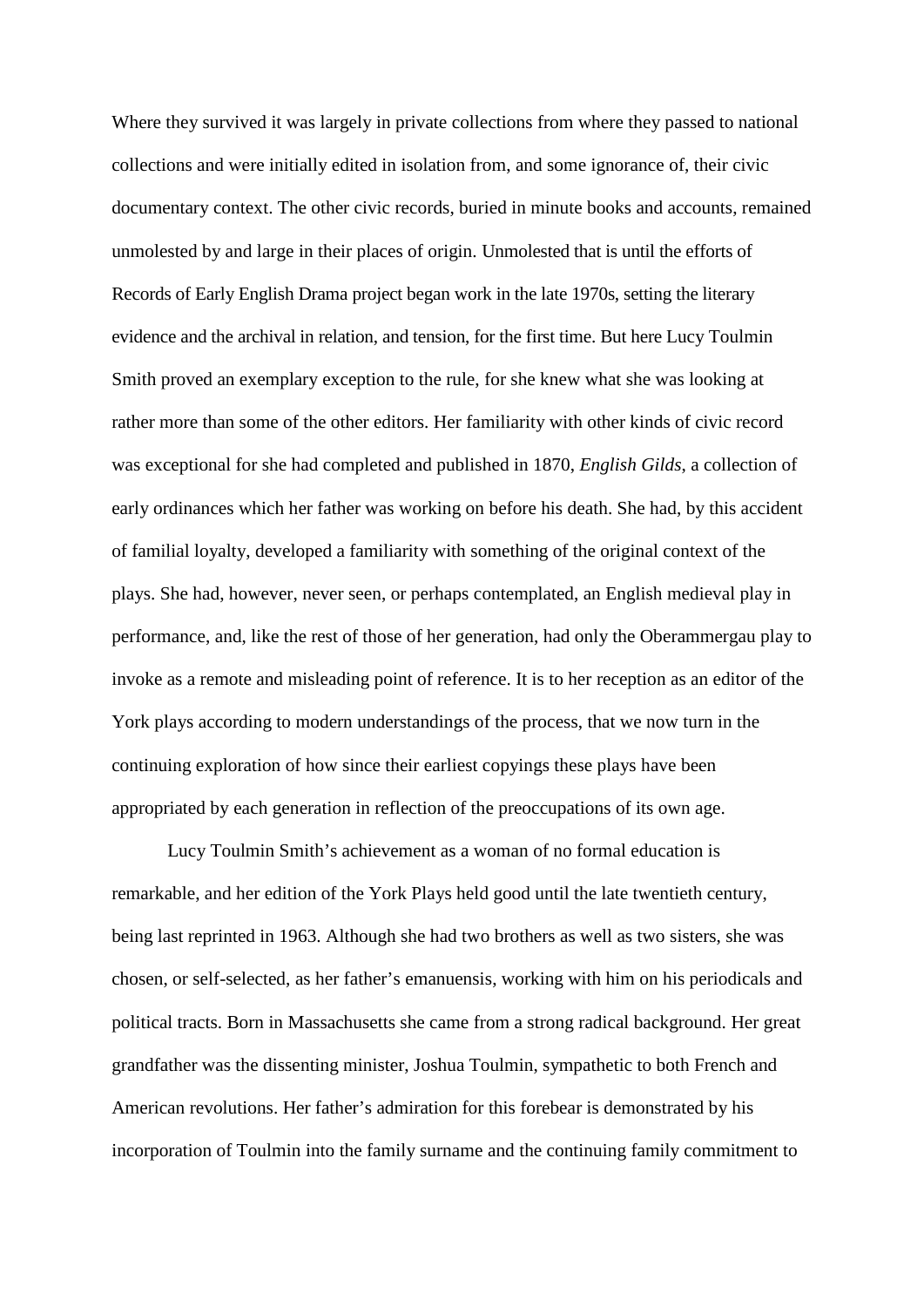Unitarianism. The father, also Joshua, was a contentious political figure, both in his time and in retrospective accounts of his career (Weinstien) which have read him as everything from Thatcherite libertarian, to eccentric antiquarian and "true socialist" mutualist. This mutualism, and particularly its nostalgia for pre-Conquest parish organisation, meant that while he was an individualist, he inveighed against "isolated selfishness" promoting the belief that true liberty began with community and political engagement, necessarily at a local level.

It was this political stance that directly launched his daughter's career, working for him on the journal the *Parliamentary Remembrancer*, a watchdog publication set up to monitor crown intervention in local affairs. Her first publication was her completion of *The English Guilds* (1870), an historical examination of the medieval guild system begun by her father and prompted by his distrust of the growth of the centrally-regulated Trades Union movement. However difficult it continues to be to place her father politically, the preface to her first book indicates a conservative distrust of trades unions, destructive in her eyes to enterprise and liberty.

In stark contrast, almost exactly a century after Smith embarked on her edition, the Yorkshire poet, Tony Harrison, wrote *The Mysteries*, a translation and adaptation of a number of the pageants from the York and Towneley manuscripts. The programme notes to his production speak of the "people" breaking out for one festive day in the year from the "iron fist of the Church". Where the underlying assumptions about the Middle Ages in Harrison's interpretation come from is itself a mystery, but undoubtedly his re-invention of the mystery plays struck a chord with a new public. They went on being played throughout the 1980s, the period that saw the closure of Britain's coal mines and of much other heavy industry. For Harrison the medieval trades guilds – in reality "bosses" protectionist associations – were effortlessly translated into trades unions.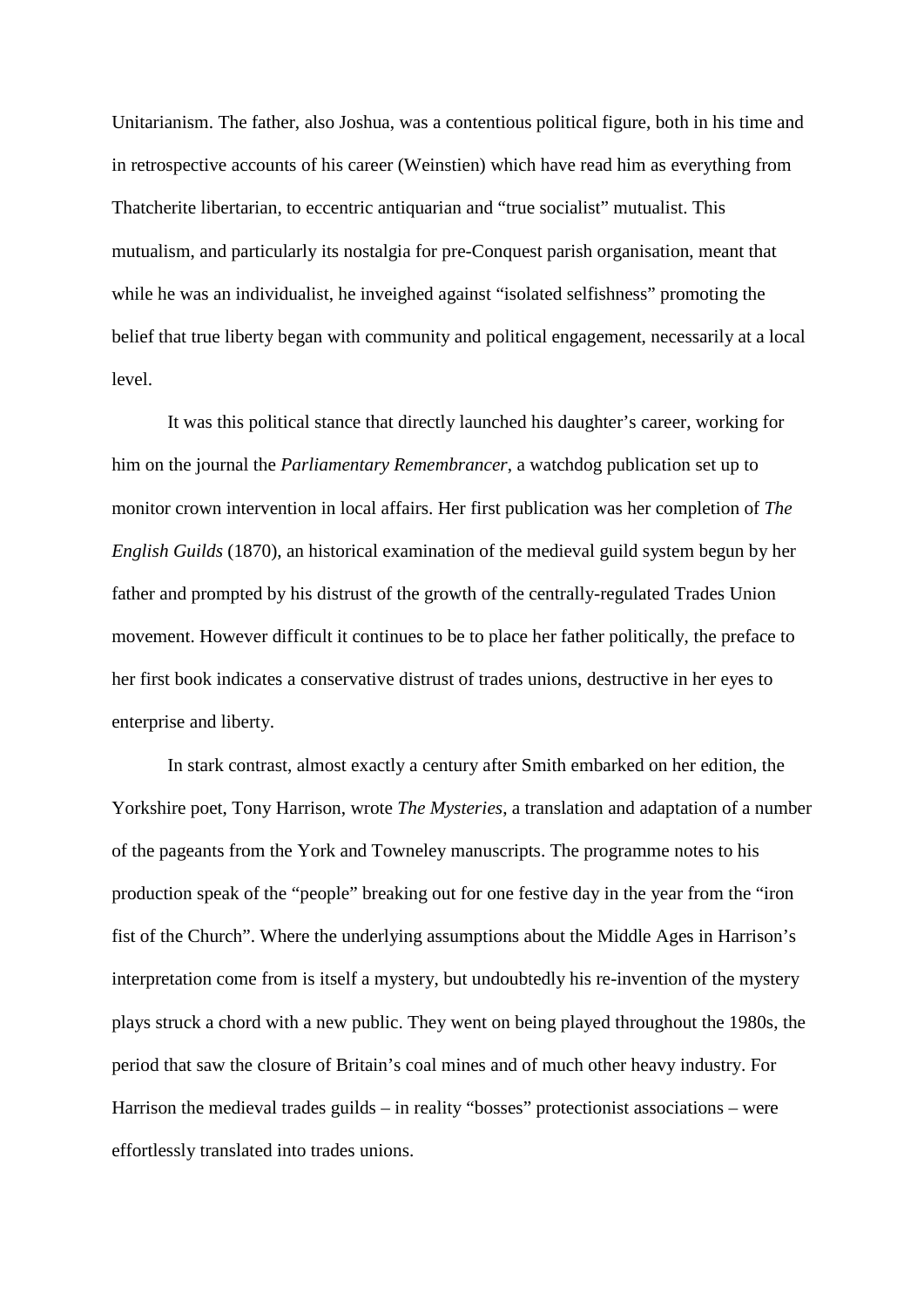Equally politically motivated, Lucy Toulmin Smith, who found in the York plays and the guild organisation a model of local business autonomy, precisely the inverse of Harrison's reading, may well have turned in her grave. She continued to live in Highgate until in 1884, in her mid-fifties, she was appointed as Librarian at Manchester College (now Harris Manchester College) in Oxford, making her "the first woman in England to be made head of a public library" (Orlando). The College was founded to accommodate male students who were debarred from mainstream education on account of being, like her, dissenters outside the Church of England. She remained in post there until November 1911, the month before her death.

# **The Literary Critic**

1

The first performance in modern times of an English medieval play occurred in Toulmin Smith's lifetime, though the play is not strictly English, and medieval probably only in its Dutch original. In 1902 the Shakespearian impresario William Poel produced *Everyman* in the gardens of the London Charterhouse. Poel played God, and the play went on through the efforts of Poel and Benjamin Greet to enter the professional repertory.<sup>[8](#page-26-0)</sup> Poel's intervention is well known, but less so is the work of the man who put him up to it. William Adolphus Ward (1837-1924), graduate of Peterhouse College, Cambridge, later professor of History and English Literature in Owens College, Manchester, and founding Vice Chancellor of what is now the University of Manchester, was the first university scholar to tackle the corpus of English medieval plays as a matter of what we more narrowly call "literary criticism". With Ward we move from considering the reproductions and editions of early plays as conscious critical acts, to consider, albeit briefly, criticism in its narrowly understood sense, with the

<span id="page-26-0"></span><sup>&</sup>lt;sup>8</sup> A study of the early twentieth-century adoption of English medieval plays on the London stage is in preparation by the present author.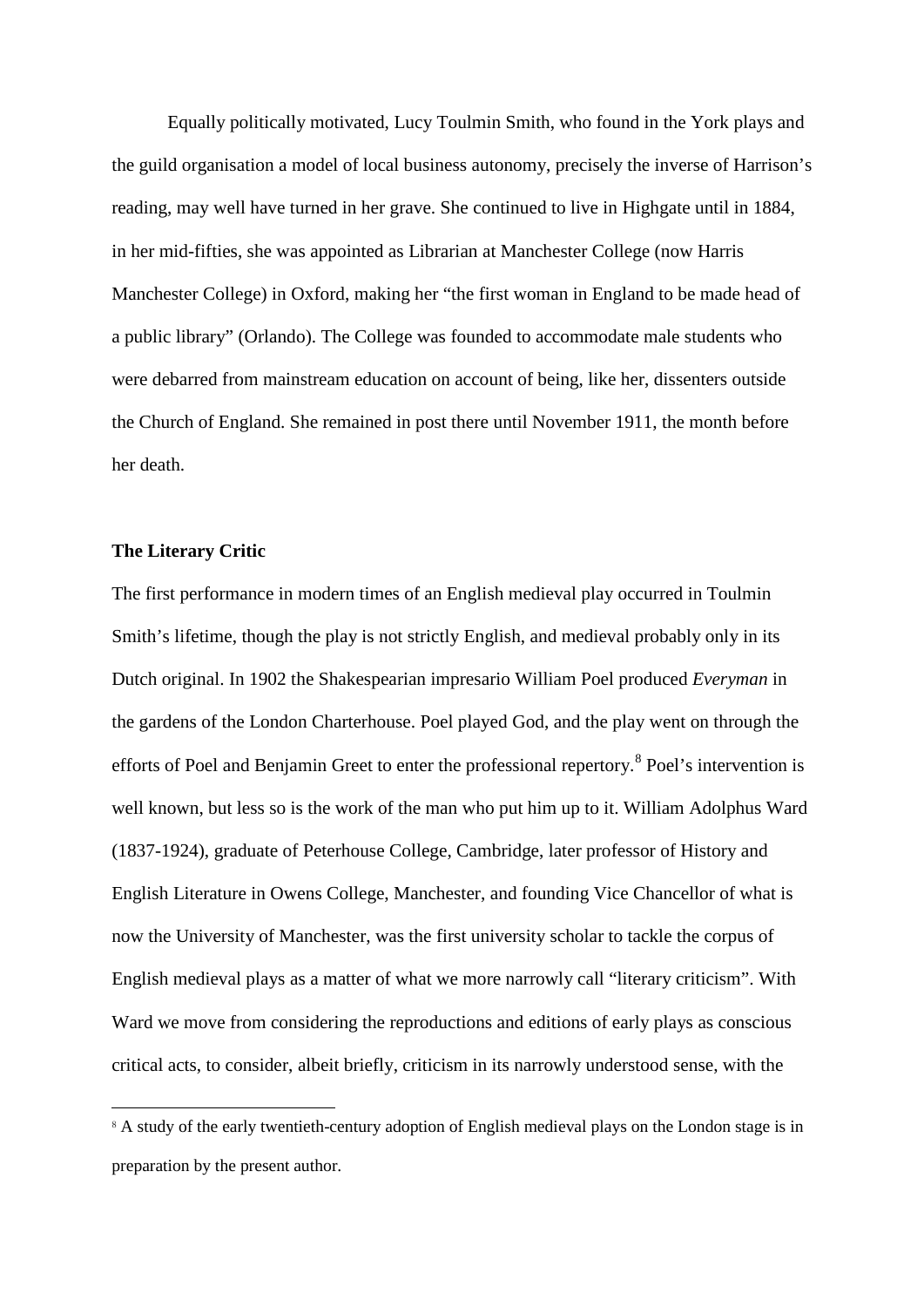caveat that here lies a potentially autonomous historiographical project which cannot be more than indicated here.

Ward wrote his *History of English Dramatic Literature to the Age of Queen Anne* in 1875, re-editing and revising it in three volumes in 1899. This magisterial work is considered his most important amongst an impressive output including editions of the complete works of Crabbe and Pope, volumes on Chaucer and Dickens, a translation of Ernst Curtius's *History of Greece* in five volumes, as well as a number of editorial roles including the co-editorship of the *Cambridge History of English Literature.* He was later appointed Master of Peterhouse College, Cambridge, President of the Royal Historical Society, and, in 1913, received his knighthood.

Ward's grand narrative is unabashedly Darwinian, as might be expected, and underpinned by assumptions that all drama emerged from religious ritual. He comments repeatedly on the importance of the Reformation and the growth of the British Empire in bringing these beginnings to the "height of perfection", causing England to spring with unparalleled rapidity into glorious theatrical vigour, whereas Spain, from promising beginnings, has a sadly truncated theatrical development occasioned by its adherence to the Catholic faith. His determinist understanding of theatrical evolution, based on the principle of *post hoc ergo propter hoc*, displays it evident weakness when he asserts the synergy between political stability and autonomy, and good drama. Believing the known biblical dramas to belong to the fourteenth, and even the thirteenth century, he is swift to attribute this florescence to strong Plantagenet rule. The strength of the Tudors led to the emergence of Shakespeare under Elizabeth, who also had peculiar characteristics as a female monarch, combining "the self-willed power of her race" with "her sex's love of undivided admiration".

Where modern criticism, reinforced by the turn which sees all artistic production as performative, has radically relaxed from policing the boundaries of drama and other forms,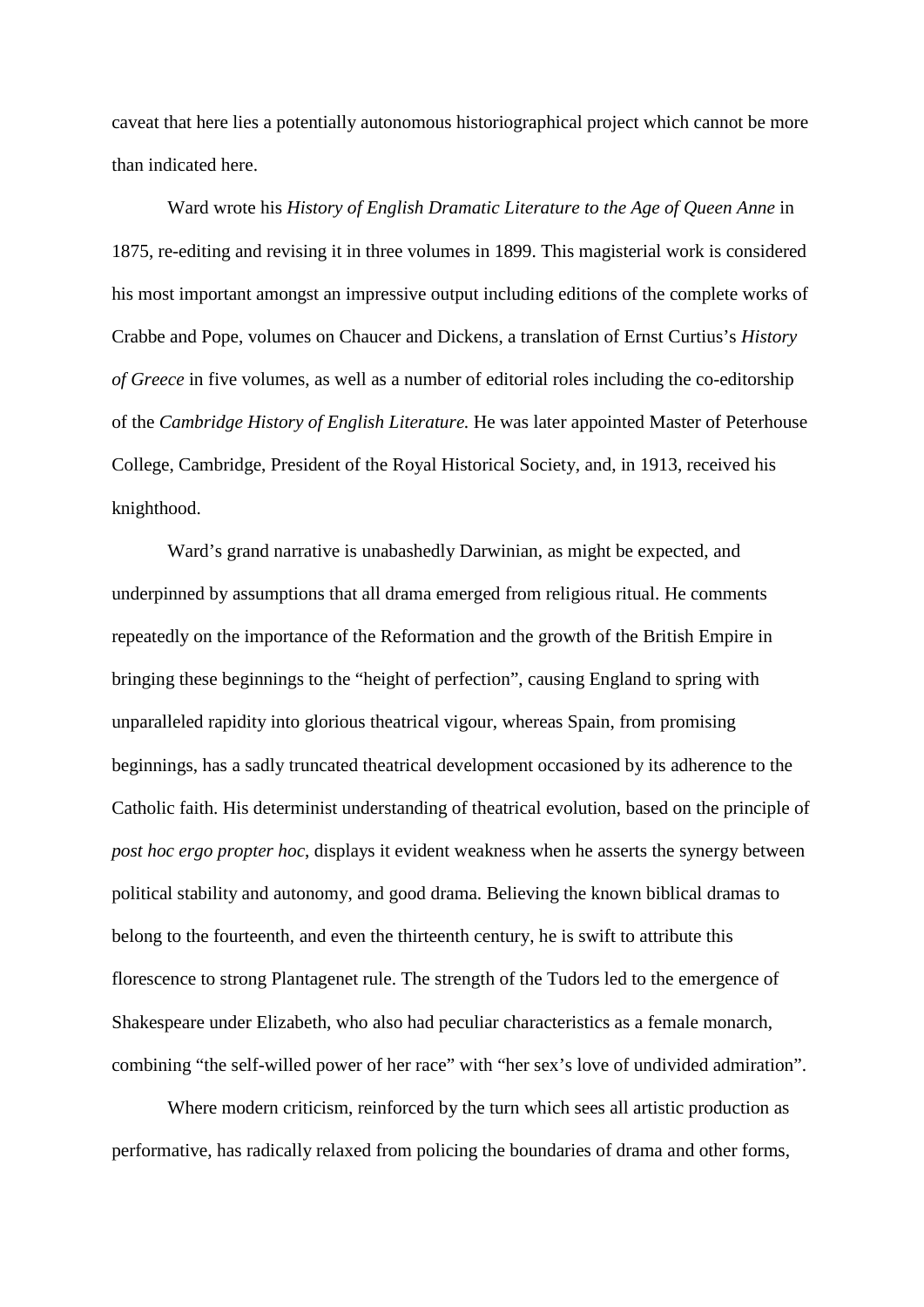Ward warns his readership that "the tendency to speak of works as dramatic when they are in no proper sense such is to be reprobated like all other loosenesses of expression" (7). Within the parameters of his Victorian world view, however, Ward offers some insights that do hold good today. For example, he offers the following distinction between ritual and drama, something that continues to be debated – as it is in the first essay in the present volume – in present times:

for the step from the mystery of the liturgy to the liturgical mystery-drama nothing is needed but the dramatic *intention*... So long as the reality of the central action... causes everything else to be regarded as merely an adjunct to it, the mystery will preponderate over the drama; so soon as the adjuncts begin in any degree to emancipate themselves from their original character as such, the play will prevail over the mystery (19).

Ward knew of three "cycles". He attributes the Towneley Plays, in disagreement with Douce, to the thirteenth century on the grounds that Herod speaks in Anglo-Norman. He endorses the belief that they passed from the friars of Woodkirk (sic) to Wakefield, while expressing regret that they are in such a difficult Scandinavian dialect, as he finds them superior to his other two exemplars, "Coventry" – that is N.Town – and Chester. Throughout he is fastidious about the tainting of devotional material with low humour, finding the Chester plays at times "indecent". His tirade against the very materiality that is lauded in modern studies would have struck a chord with Christopher Goodman 300 years earlier:

...these [the Chester] plays as a matter of course abound in evidence of the rudely material conceptions of the age in which they were produced. Such is above all to be found in the repulsive reproduction in action of an extraordinary legend in the *Salutation*, and in the *Resurrection*. Compared with such instances of a tendency to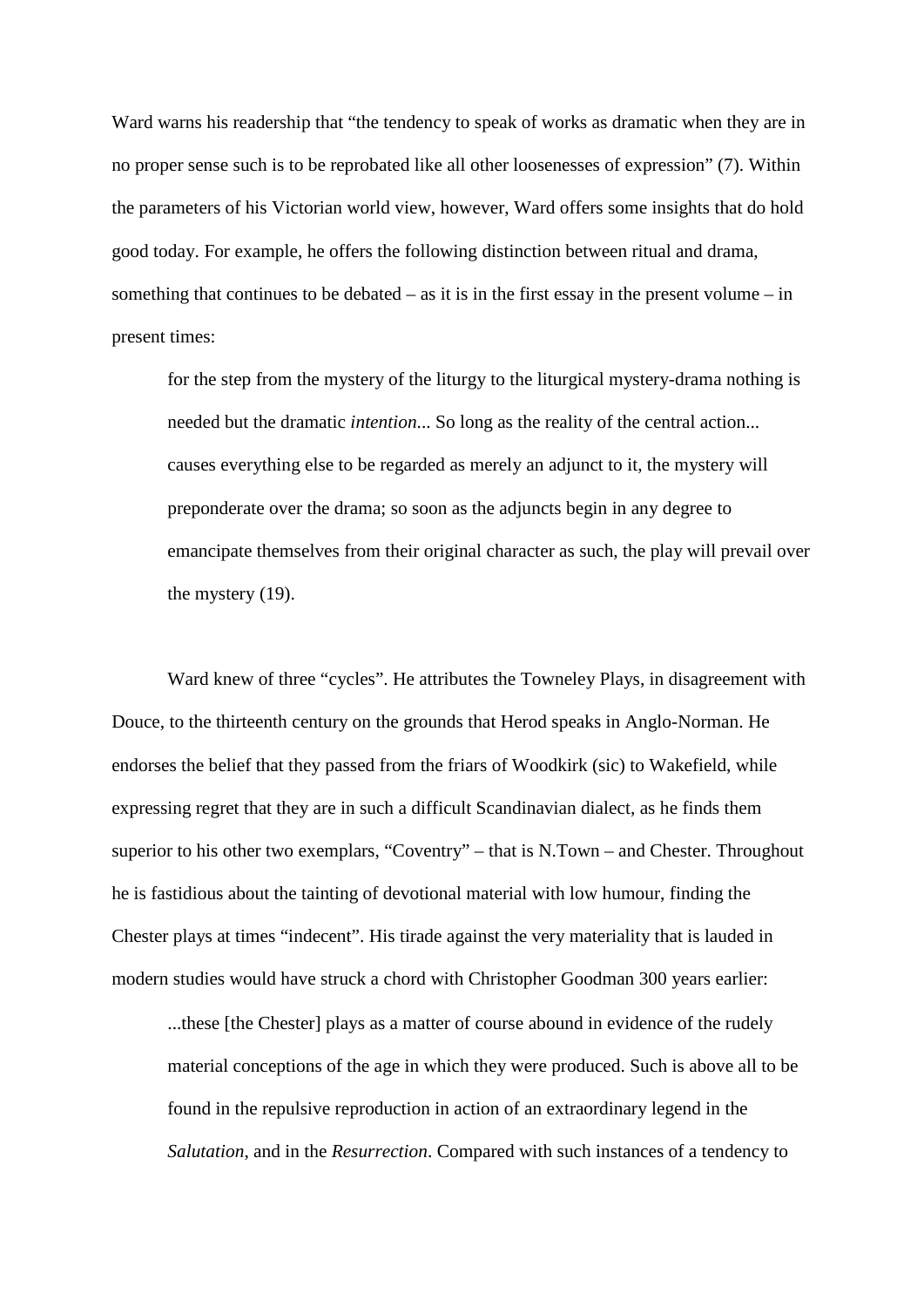reduce every mystery of the faith to a realised actuality, all mere anachronisms or oddities of ignorance are insignificant. These mysteries teach in their way, the lesson which the strange oaths of the Middle Ages teach in another, that a constant familiarity with the bodily presentment of sacred persons and things bred a material grossness in the whole aesthetical atmosphere of the people. What seems to us so profane in the readiness of our forefathers to allow the highest conceptions of religion to be associated with the crudest attempts at reproducing them in bodily form, was the result of an aesthetic rather than a religious deficiency; and if the mystics prepared the growth of a more spiritual age of religious life, the Renascence made impossible the continued depression of the sublimest of subjects to the level of a treatment satisfactory only to the uncultivated and unrefined.

By the same token, although Ward mentions wagon production, taking his description of the Chester wagons from Sharp's transcription of Rogers' Breviary (32), he again in direct contradiction to the areas of enquiry legitimised in modern criticism, suggests that "it is perhaps in general advisable not to dwell too much on these external points, and thereby indulge the sense of the grotesque, at risk of overlooking the more important features common to all or nearly all these plays" (34).

William Adolphus Ward was an unabashed Victorian imperialist – other works in his prolific oevre include *Great Britain and Hanover* (1899), and *The Electress Sophia and the Hanoverian Succession* (1903). Leaving aside his evident sexism and religious intolerance, we can also observe that as a critic he was Darwinian, determinist, and positivist, with aesthetic judgement bound by the public morality of his age. But perhaps before we consign him to the scrap-heap of outmoded critical-theoretical positions we should entertain the possibility that the very fact that contemporary critical fashion is so opposed to his view could be a warning about the friable value of all readings. Ward's work is scrupulously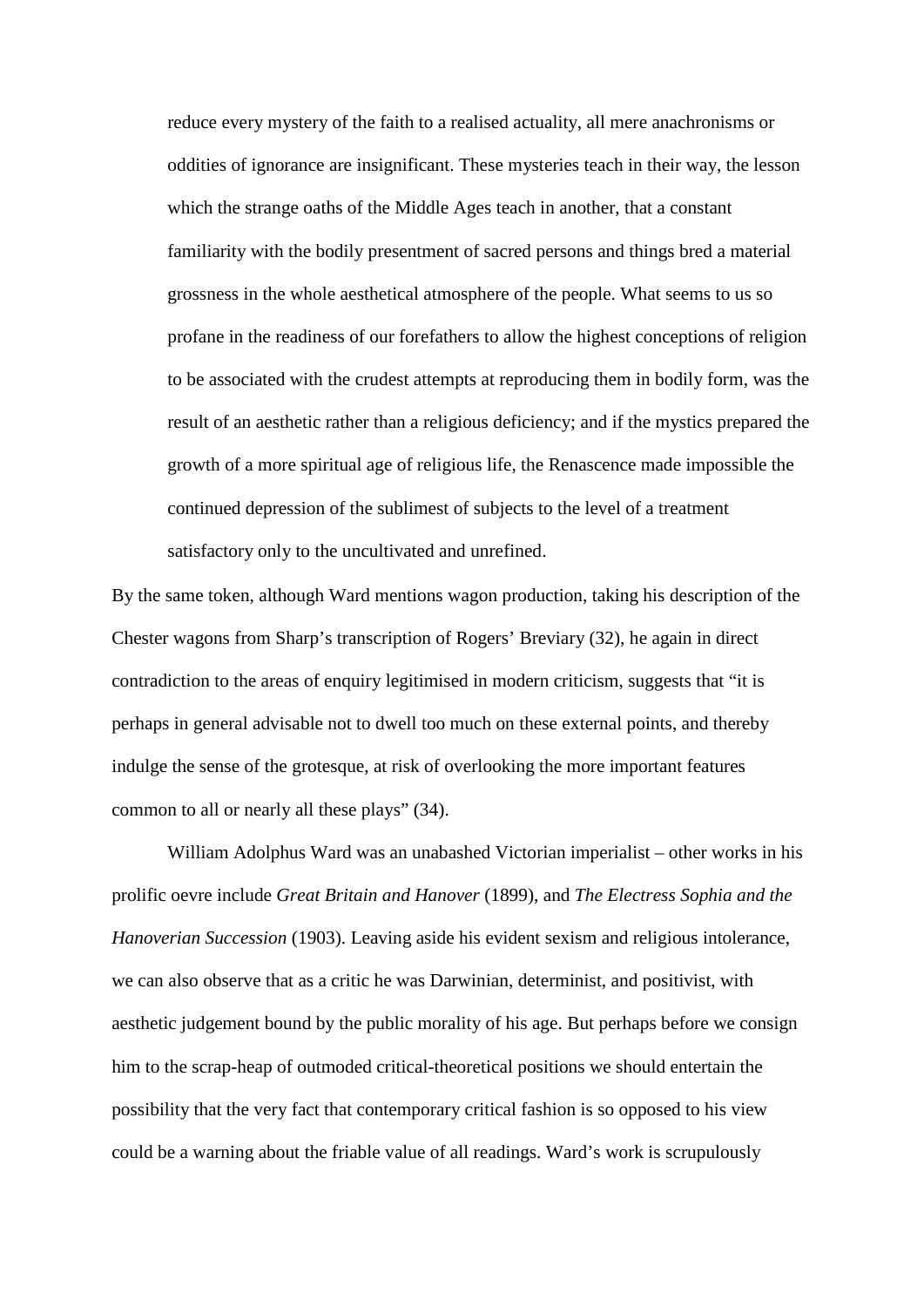researched given the availability of information and the research technologies at his disposal; the rest is a matter of, like Lucy Toulmin Smith or Tony Harrison, reading our surviving early dramatic texts through the prisms of age and opinion. Moreover Ward was to be followed, as New Criticism swept the literary landscape, by those who in the project of canon-formation, were to find small place in their world view for the texts of early drama at all.

## **Conclusion**

**.** 

This essay was first conceived as a largely descriptive guide to the problematics of textual survival and the nature of the manuscripts, indicating where work had been done and where opportunities remain for new research. The after-histories of the manuscripts of early drama is a field which is gaining ground. It has not been possible here, for example, to look at manuscripts of non-biblical dramas. Furthermore at the time of writing Meg Twycross is on the brink of revealing her full findings about the history of the Towneley plays prior to the mid seventeenth century, and Gail Gibson is writing a book about the afterlives of five drama manuscripts including the so-called "Macro Plays" and the Croxton Play of the Sacrament, manuscripts about which there has been no space to deal in the present essay. Important ground was broken on the former by Alexandra Johnston (2013). The study of antiquarians and bibliophiles from the early modern period to the nineteenth century is providing new understandings of the selective survival of early drama manuscripts, underscoring their status as material objects that have been used, abused, "conserved", rebound, otherwise physically manipulated, or simply ignored, rather than as transparent vehicles of text.<sup>[9](#page-30-0)</sup> As Gail Gibson has pointed out there remain "important questions about the motives for and meaning of their

<span id="page-30-0"></span><sup>9</sup> I am grateful here to Gail McMurray Gibson for her generous correspondence about her incomplete and eagerly anticipated work in this area, and for her paper on the ownership of the Macro Plays delivered at the International Medieval Congress in Kalamazoo, W. Michigan, in May 2015.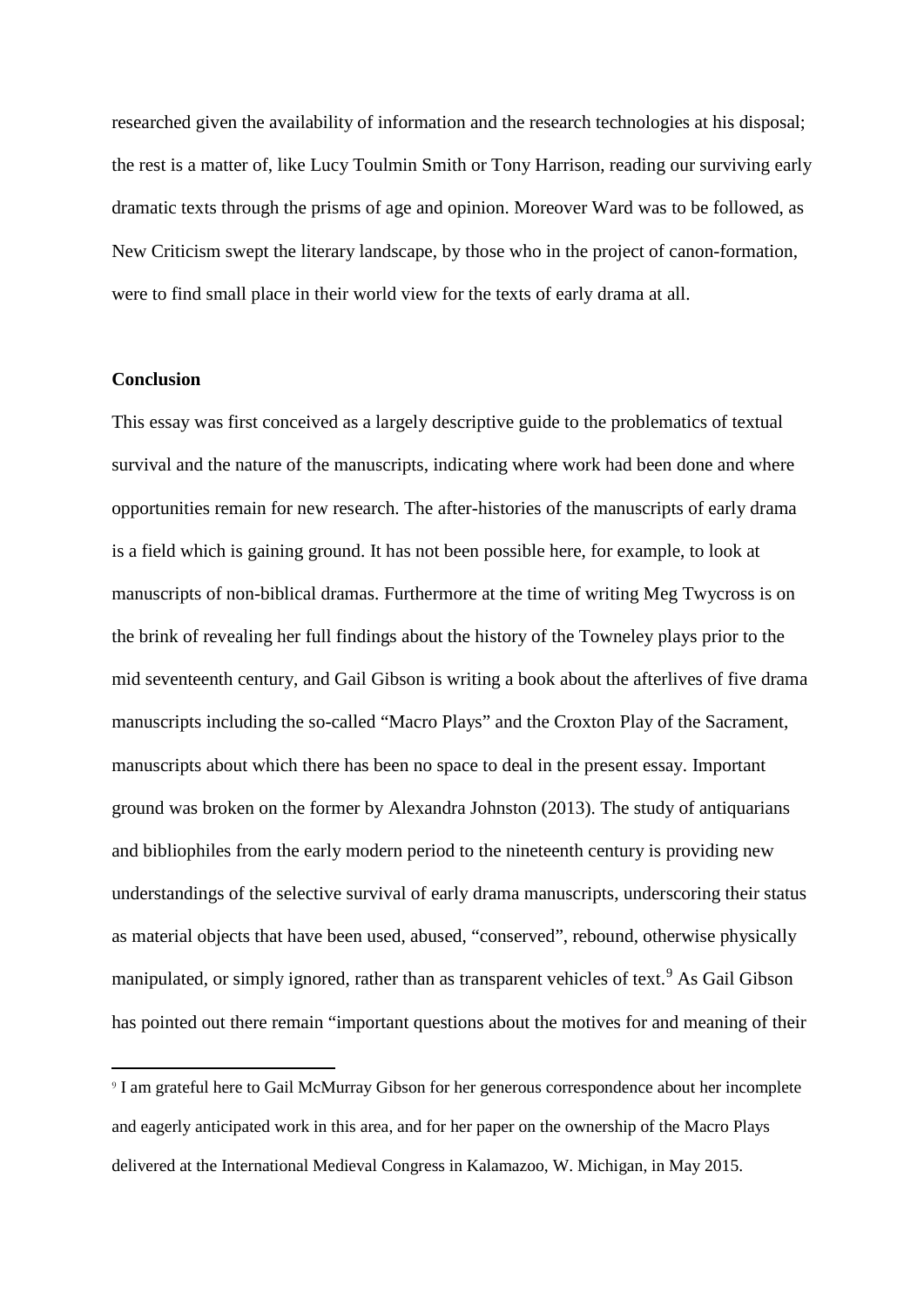possession". She goes on, "…it is time to consider also some ways in which those extant inscriptions of plays once performed in parish and urban spaces continued to be 'performed' in an extended sense of that word, in the communities, households, and libraries of collectors and readers whose cultures of antiquarianism and recusancy offer other sorts of drama for our understanding". There remains much to be done in this area, and much to work from, not least in private collections of letters and papers.

Beyond the study of the early modern afterlives of medieval manuscripts, however, there lurks a more general question of reception as a critical act. We have observed that very few of the surviving manuscripts were ever used as performance scripts; they do, however, represent performative acts in their own right. Most evidently, for example, the York Register performed an act of civic control. Each is also a deliberative act of critical editing. The N.Town manuscript is a compilation formed according to theologically endorsed principles: it appears to use texts originally written for performance to fulfil a readerly desire to assemble dialogic texts based on the devotional agenda of Bonaventuran vernacular theology, aids to the inward performance of direct affective engagement with the events of the life of Christ, of "being there" (see further King, "Rules of Exchange" 2014). The manuscripts of the Chester plays suggest a differently articulated desire to perform acts of preservation related to civic identity and, possibly, early modern anxieties about the rupture of history, akin to the projects of sixteenth-century heraldic visitation and the preservation of church monuments. The Towneley manuscript too brings together materials which range from the traditional preservation of variants of some York pageants to new materials that are very "knowing" in their contemporary sophisticated manipulation of traditional forms, apparently poised between parody and nostalgia. With this manuscript too, there is the possibility of glimpsing the very particular and deliberately occluded early modern sub-culture that was provincial recusancy.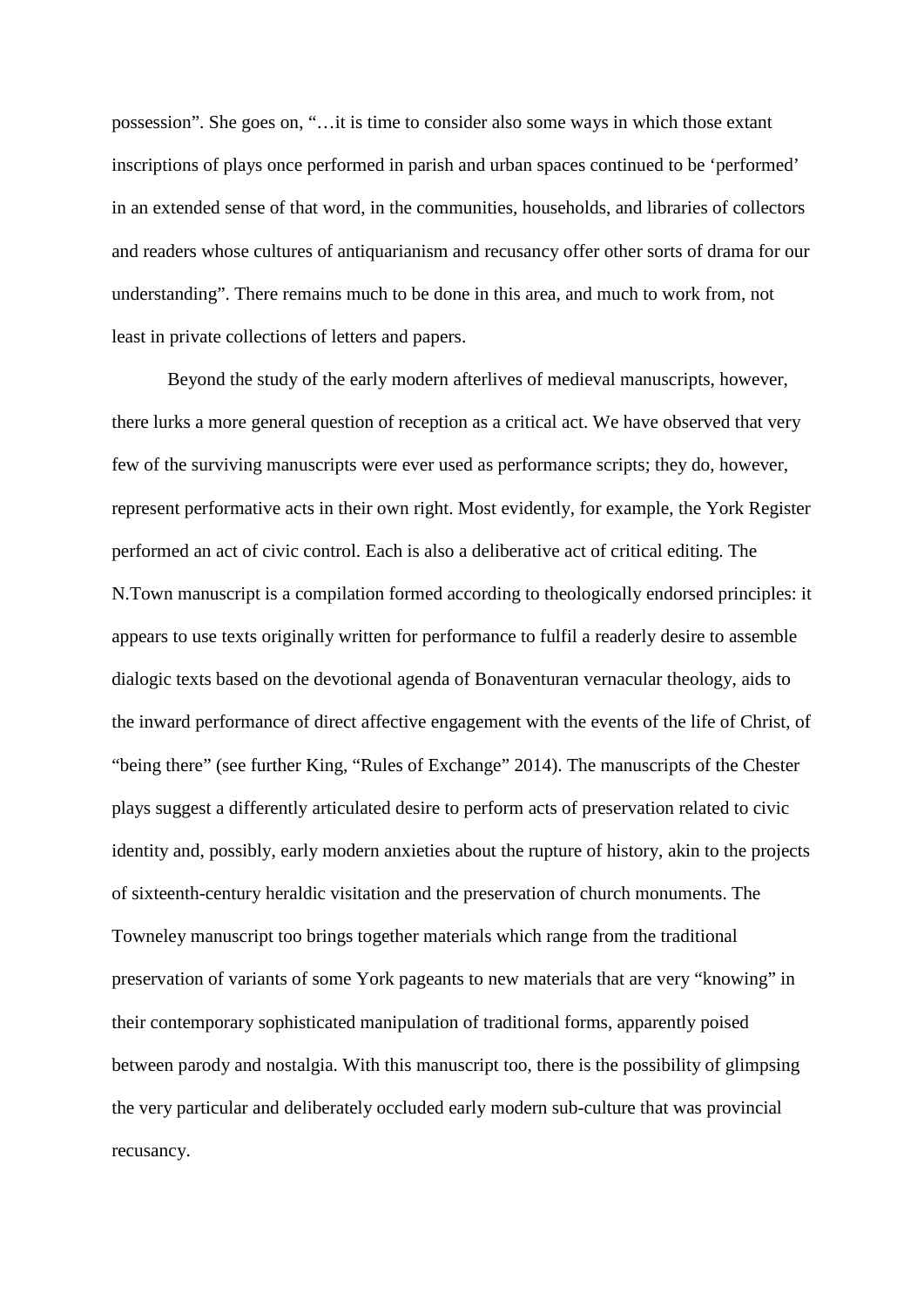The natural conclusion to an approach from the point of view of reception is to put the modern editor, producer, or critic into the picture, to turn the historiographical searchlight on to modern praxis and scholarship. Here we have seen very briefly how one early late nineteenth-century editor and one critic from the same period, as well as one adapter/producer, read the textual traces of early drama into their own world picture and value system. Expanding on this enquiry would seem to offer another related fruitful line of enquiry, but even without pursuing that line further the fundamental lesson of historiographical enquiry is surely the judicious acknowledgement of the provisionality of all readings of the oblique witnesses to the ephemeral performances of the past which are, of course, irretrievable.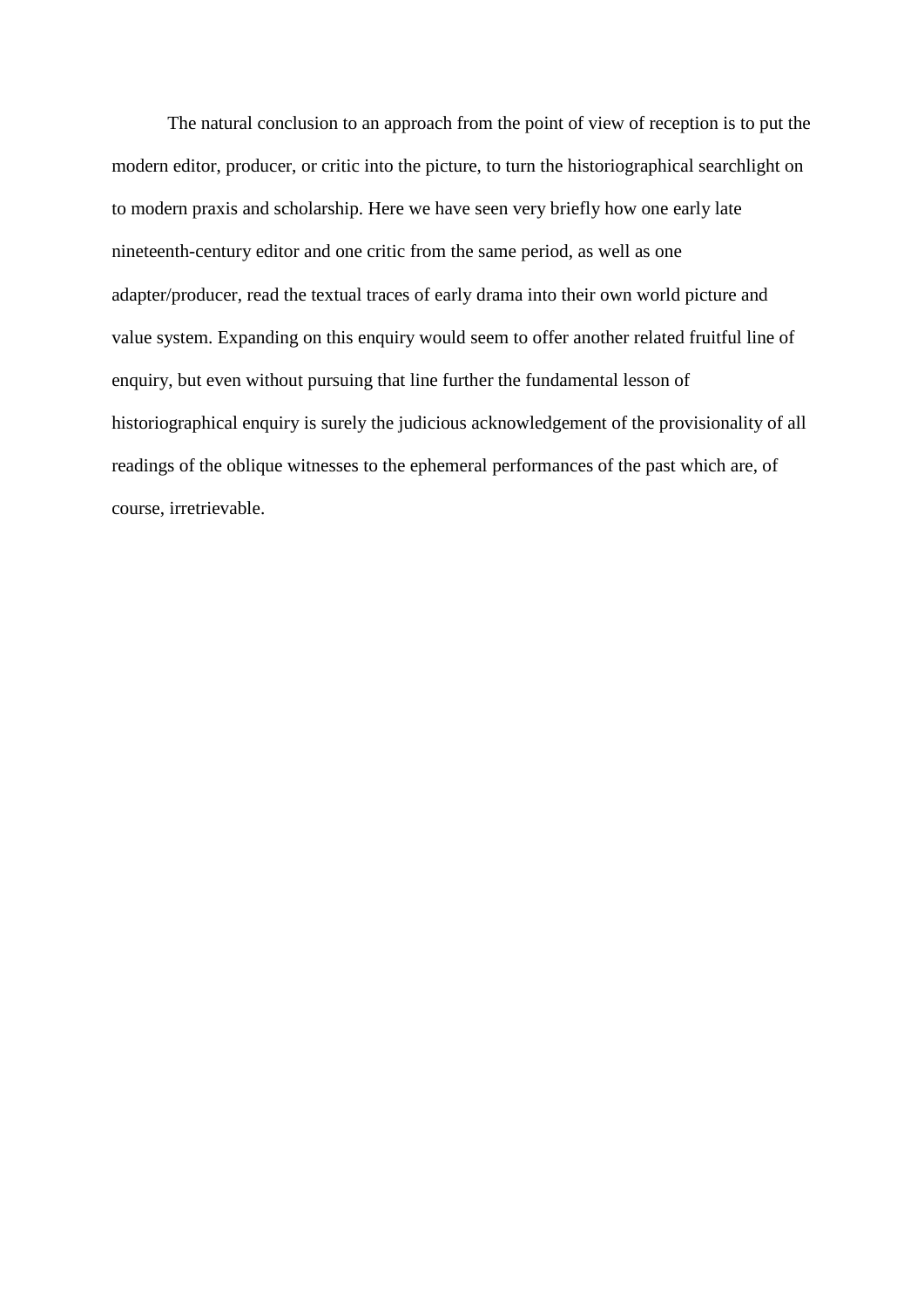# **Works cited.**

- *Beadle, Richard ed. The York Plays. A Critical Edition of the York Corpus Christi Play as recorded in British Library Additional MS 35290*. 2 vols. Early English Text Society, Supplementary Series 23, 26. Oxford: Oxford University Press, 2009–13. Print.
- --- and Peter Meredith. *The York Play*. Leeds Texts and Monographs Facsimiles 7. Leeds: Leeds Studies in English, 1983. Print.
- Block, K.S. ed. *Ludus Coventriae or The Play called Corpus Christi*. Early English Text Society, Extra Series, 120. Oxford: Oxford University Press, 1922. Print.
- Brown, Susan, Patricia Clements, and Isobel Grundy, eds. *Orlando: Women's Writing in the British Isles from the Beginnings to the Present*. Cambridge: Cambridge University Press Online, 2006. Web. 21 July 2015. <http://orlando.cambridge.org.ezproxy.lib.gla.ac.uk/>.
- Cawley, A.C. "The Sykes MS of the York Scriveners' Play." *Leeds Studies in English* 7–8. 1952:45–80. Web. 20 July 2015. [https://ludos.leeds.ac.uk:443/R/-?func=dbin-jump](https://ludos.leeds.ac.uk/R/-?func=dbin-jump-full&object_id=134409&silo_library=GEN01)[full&object\\_id=134409&silo\\_library=GEN01.](https://ludos.leeds.ac.uk/R/-?func=dbin-jump-full&object_id=134409&silo_library=GEN01) Web.
- --- and Martin Stevens eds. *The Towneley Cycle: A Facsimile of Huntington MS HM I*. Leeds Texts and Monographs Facsimiles 2. Leeds: Leeds Studies in English, 1976. Print.
- Coletti, Theresa, and Gail Gibson, "The Tudor Origins of Medieval Drama". *A Companion to Tudor Literature.* Ed. Kent Cartwright. Oxford: Blackwell, 2010. 228–45.

[https://eu.wiley.com/WileyCDA/WileyTitle/produceCd-1405154772.html.](https://eu.wiley.com/WileyCDA/WileyTitle/produceCd-1405154772.html) Web.

- Craig, Hardin. *English Religious Drama of the Middle Ages.* Oxford: Clarendon Press, 1955. Print.
- Davies, Norman ed.. *Non-Cycle Plays and Fragments.* Early English Text Society, Supplementary Series 1. Oxford: Oxford University Press, 1970. Print.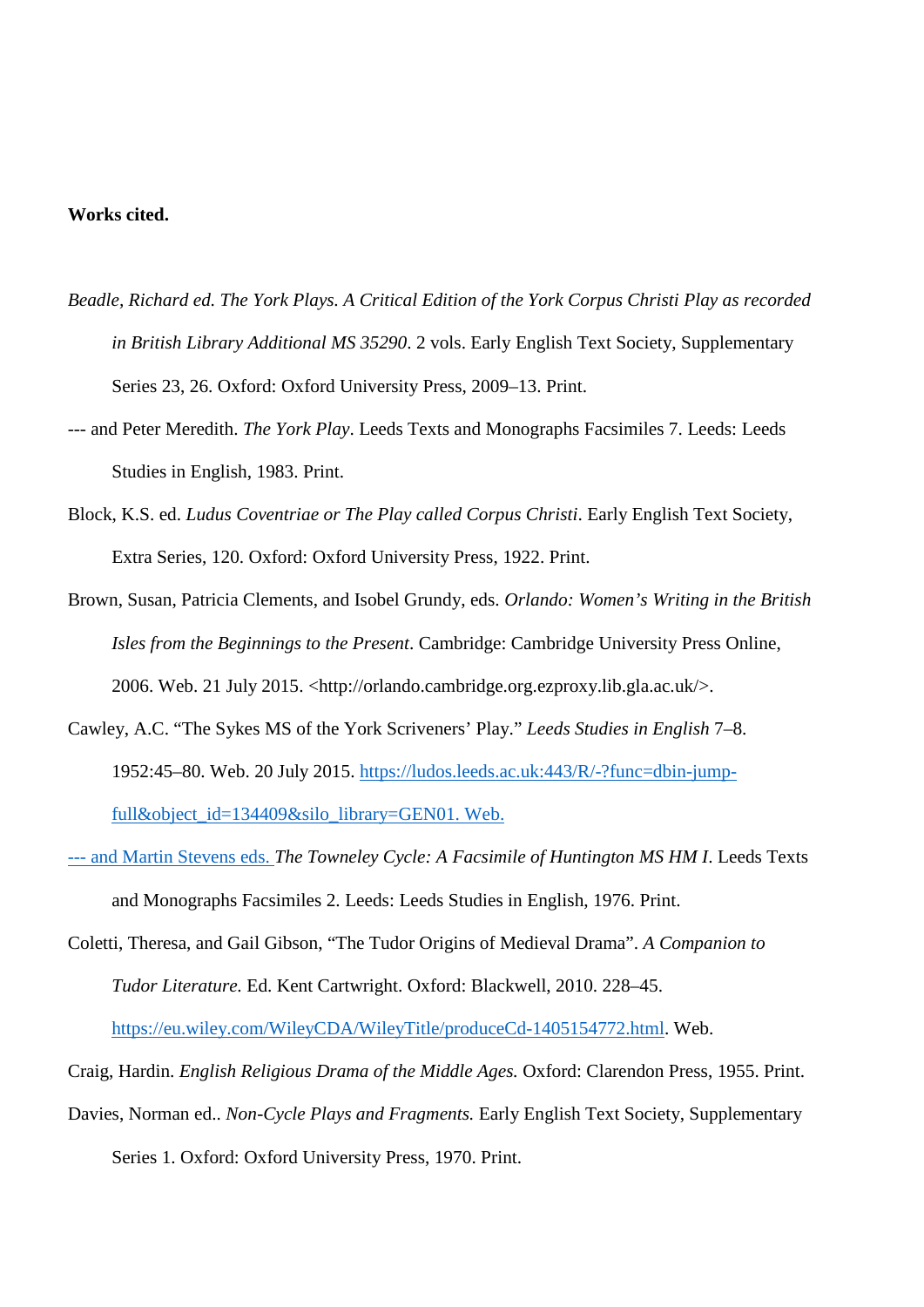- ---. *Non-Cycle Plays and the Winchester Dialogues*. Leeds Texts and Monograph Facsimiles 5. Leeds: Leeds Studies in English, 1979. Print.
- Dell, Jessica, David Klausner and Helen Ostavich. "Introduction: The Chester Cycle in Context". *The Chester Cycle in Context, 1555-75: Religion, Drama and the Impact of Change*. Eds Jessica Dell, Farnham, Surrey: Ashgate, 2012. 1–15. Print.
- Gibson, Gail McMurray. "Manuscript as Sacred Object: Robert Hegge's N-Town Plays". *Journal of Medieval and Early Modern Studies* 44.3. 2014: 503–29. Print.
- Greg, W.W. *Bibliographical and Textual Problems of the English Miracle Plays.* Lectures Delivered as Sandars Reader in Bibliography in the University of Cambridge, 1913. Printed in *The Library*. 1914: 114. Print.
- Halliwell, James O. ed. *Ludus Coventriae: a Collection of Mysteries formerly Represented at Coventry on the Feast of Corpus Christi*. London: Shakespeare Society, 1841. Print.

Harrison, Tony. *The Mysteries*. London: Faber, 1985. Print.

- Ingram, R.W. ed. *Coventry: Records of Early English Drama*. Toronto: University of Toronto Press, 1981. Print.
- Johnston, Alexandra F. "'Olde playes or maskes but Imperfect & little worthe'". *The Yearbook of English Studies* 43: *Early English Drama*. Ed. Pamela M. King, Sue Niebrzydowski and Diana Wyatt. London: Modern Humanities Research Association, 2013. 31-47. Print.
- --- "The Text of the Chester Plays in 1572: a Conjectural Reconstruction". *The Chester Cycle in Context, 1555-75: Religion, Drama and the Impact of Change*. Eds Jessica Dell, David Klausner and Helen Ostavich. Farnham, Surrey: Ashgate, 2012. 19–35. Print.
- --- "The Puzzle of the N.Town Manuscript Revisited". *Medieval English Theatre* 36 . 2014: 104– 23. Print.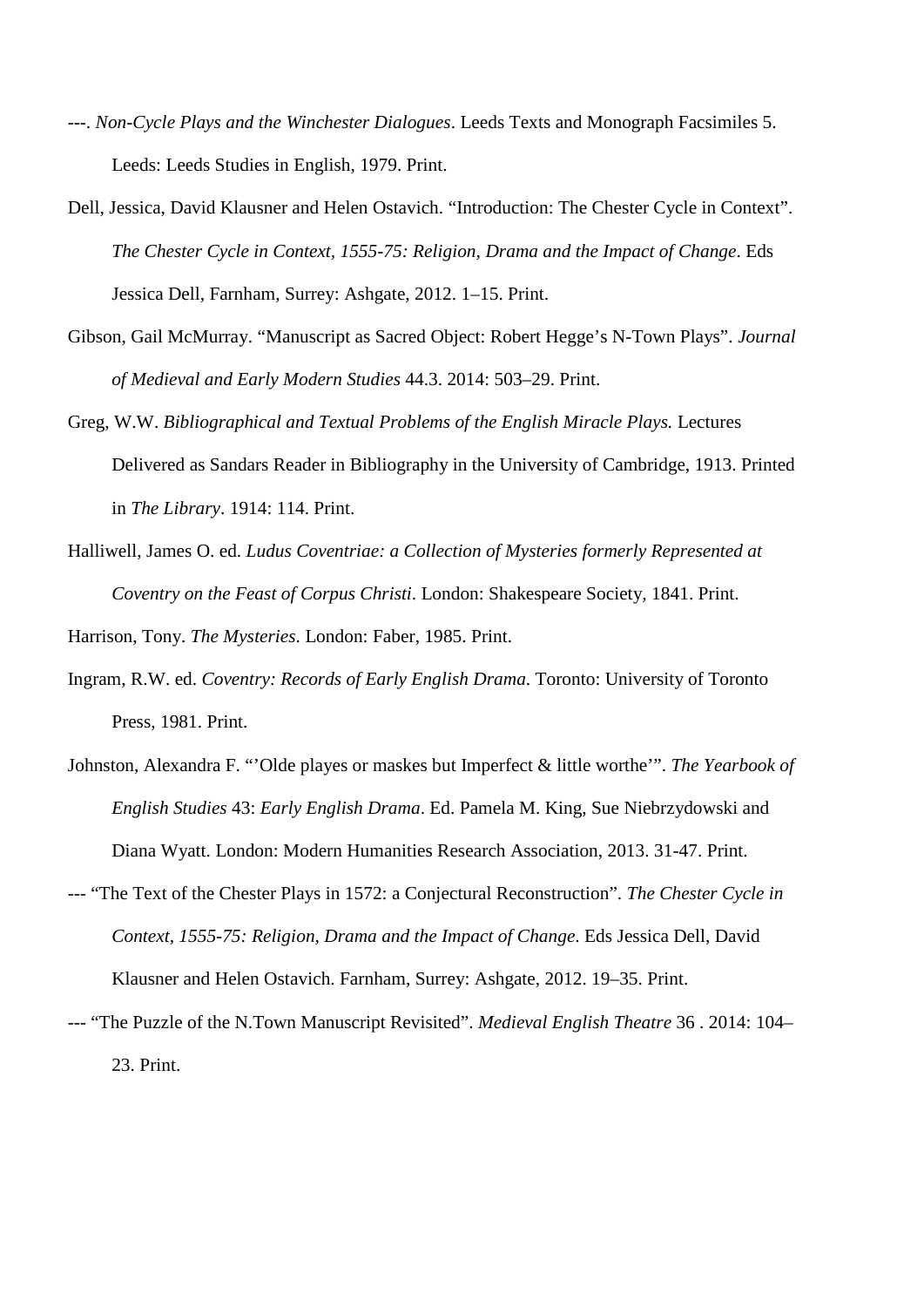- King, Pamela M. "The Early English Passion Play." *Yearbook of English Studies 43: Early English Drama.* Ed. Pamela M. King, Sue Niebrzydowski, Diana Wyatt. London: Modern Humanities Research Association, 2013. 69–86. Print.
- --- "Medieval English Religious Plays as Early Fifteenth-century Vernacular Theology: the Case Against." *Devotional Culture in Late Medieval England and Europe: Diverse Imaginations of Christ's Life*. Ed. Stephen Kelly and Ryan Perry. Turnhout: Brepols, 2014. 533–52. Print.
- --- "Rules of Exchange in Medieval Plays and Play Manuscripts". *Literature as Dialogue: Invitations Offered and Negotiated.* Ed. Roger D. Sell. Amsterdam: John Benjamins, 2014. 177–96. Print.
- --- and Clifford Davidson eds. *The Coventry Corpus Christi Plays.* Kalamazoo MI: Medieval Institute Publications, 2000. Print.
- Lumiansky R.M. and David A. Mills eds. *The Chester Mystery Cycle: A Reduced Facsimile of Huntington Library MS 2*. Leeds Texts and Monographs Facsimiles 6. Leeds: Leeds Studies in English, 1980. Print.
- ---. *The Chester Mystery Cycle: A Facsimile of MS Bodley 175*. Leeds Texts and Monographs Facsimiles 1. Leeds: Leeds Studies in English, 1973. Print.
- --- eds. *The Chester Mystery Cycle*. 2 vols. Early English Text Society, Supplementary Series 3 and 9. Oxford: Oxford University Press, 1974 and 1986. Print.
- Markland, J.H. *Banes or Prologue; Play Third: De Deluvio Noe; PlayTenth: De Occasione Innocentium*. Roxburghe Club Publications 11: Edinburgh, 1818. Print.
- Meredith, Peter, ed. *The Mary Play from the N.Town Manuscript.* London and New York: Longman, 1987. Print.
- *--- The Passion Play from the N.Town Manuscript.* London and New York: Longman, 1990. Print.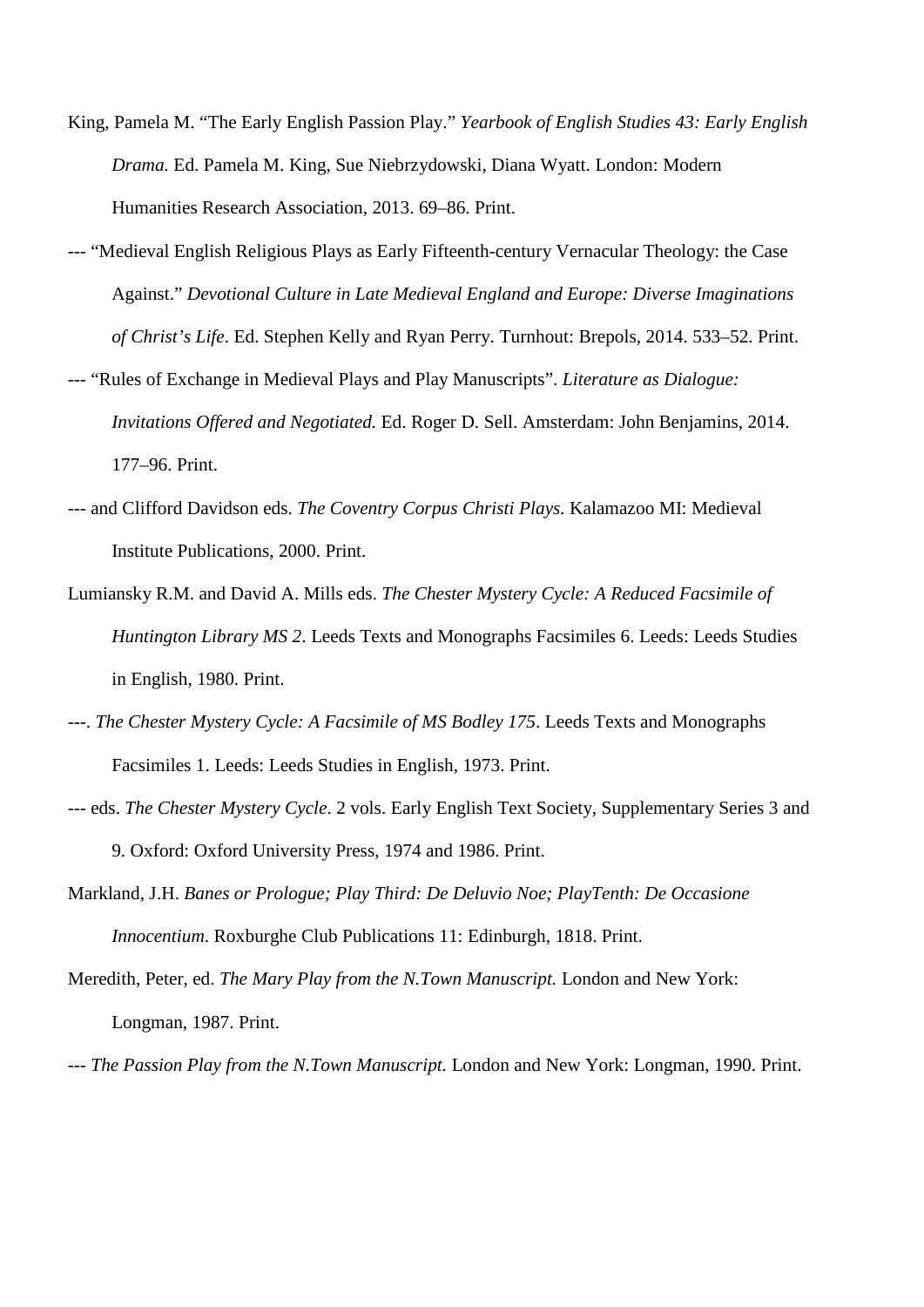- --- and Stanley J. Kahrl eds. *The N-Town Plays: A Facsimile of British Library Cotton Vespasian D VIII*. Leeds Texts and Monographs Facsimiles 4. Leeds: Leeds Studies in English, 1977. Print.
- Mills, David A. ed. *The Chester Mystery Cycle: A Facsimile of British Library Harley MS 2124*. Leeds Texts and Monographs Facsimiles 8. Leeds: Leeds Studies in English, 1984. Print.
- --- *Recycling the Cycle: The City of Chester and its Whitsun Plays. Toronto: University of Toronto* Press, 1998. Print.
- Sargent, Michael G. "Mystical Writings and Dramatic Texts in Late Medieval England". *Religion and Literature*, 37. 2005: 77–98. Print.
- Sharp, Thomas. *A Dissertation on the Pageants or Dramatic Mysteries anciently performed at Coventry*. Coventry: Merridew, 1925. Web. 16 July 2015. https://archive.org/details/dissertationonpa00sharuoft
- Sharp, Thomas, London MS B.L. Additional 43645 (Sharp's proof copy of the *Dissertation*).
- Simpson, W.J. *Reform and Cultural Revolution.* The Oxford English Literary History, Volume 2, 1350-1547. Oxford: Oxford University Press, 2002. Print.
- Smith, Lucy Toulmin. *[York Plays:](https://en.wikipedia.org/wiki/York_Plays) the Plays performed by the Crafts or Mysteries of York on the Day of Corpus Christi in the 14th, 15th, and 16th Centuries*. Oxford: Clarendon Press, 1885. Print.
- Spector, Stephen. *The N-Town Play*. 2 vols. Early English Text Society, Supplementary Series 11– 12. Oxford: Oxford University Press, 1991. Print.
- Stevens, Martin, and A.C. Cawley. *The Towneley Plays.* Early English Text Society, Supplementary Series 13-14. Oxford: Oxford University Press, 1994. Print.
- Twycross, Meg. "Francis Douce and the Manuscript of the Towneley Plays". *Medieval English Theatre* 37. 2015:149–65. Print.